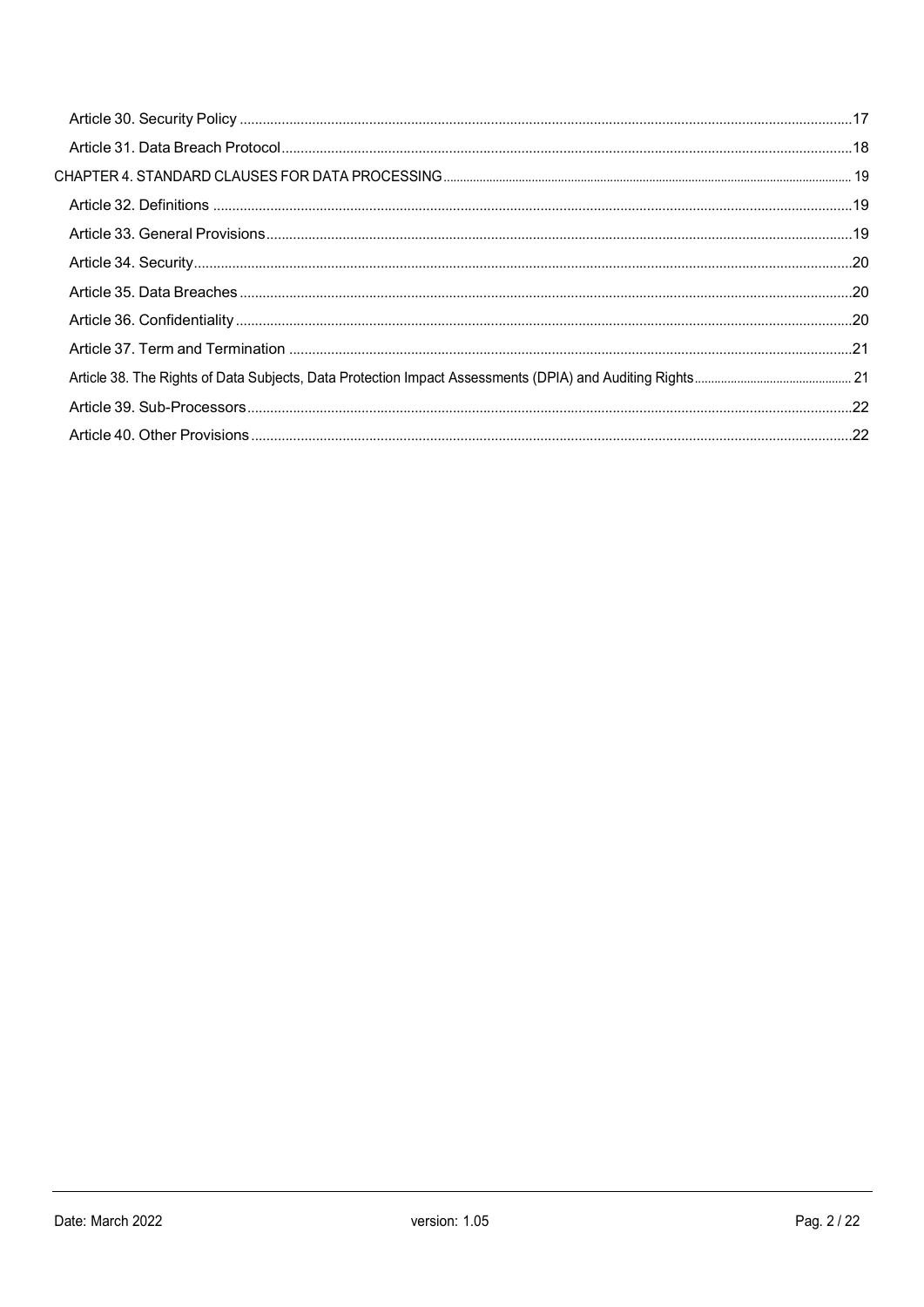# CHAPTER 1. GENERAL

The provisions under this chapter 'General' apply to all Agreements to which SC Internal Communication Solutions BV, also operating under the name MediaMyne is a Party, with the exception of any deviations made in other chapters, in which case the provisions of these specific chapters shall prevail over the provisions in the chapter 'General'.

#### Article 1. Definitions

Unless the context of a term specifically indicates otherwise, the terms used in these General Terms and Conditions are defined as follows:

- 1. General Terms and Conditions: the provisions in the present document.
- 2. Loan Agreement: The Agreement effected between SC Internal Communication Solutions BV and the Client based on which SC Internal Communication Solutions BV will provide Client with an Item without financial consideration being due, on condition that the Item will be returned to SC Internal Communication Solutions BV after the expiry of the agreed on loan period.
- 3. Data: digital information and details, including but not limited to text, documents, images, audio and video files, (source) files, scripts and other software.
- 4. Service(s): the Service(s) to be delivered or performed by SC Internal Communication Solutions BV for the Client, including but not limited to the delivery of or access to software applications aimed at car dealers (Dealer Management System) and affiliated activities as described in the offer by and/or Agreement with SC Internal Communication Solutions BV.
- 5. Commencement date: the date on which the Agreement becomes effective and the delivery of the Service(s) commences.
- 6. Item: any Item, including those delivered subject to any retention (of title), provided or given on loan, based on the Agreement between SC Internal Communication Solutions BV and the Client.
- 7. Client: the natural or legal entity with whom SC Internal Communication Solutions BV has entered into an Agreement and other Party to the Agreement with SC Internal Communication Solutions BV for the purposes of article 6:231 under c Dutch Civil Code. This shall also include any person entering into or involved in negotiations to that end, as well as Service representative(s), authorized representative(s), successor(s) in title or heirs.
- 8. Agreement: any Agreement between SC Internal Communication Solutions BV and Client resulting from a proposal or offer made by SC Internal Communication Solutions BV and its valid acceptance by Client.
- 9. **Parties:** SC Internal Communication Solutions BV and the Client jointly:
- 10. Price list: the separate list of prices for activities of SC Internal Communication Solutions BV and deliverable Services by SC Internal Communication Solutions BV as stated in the offer or the proposal.
- 11. Software: the software designed and/or developed by SC Internal Communication Solutions BV, whether or not at the instruction of the Client, for which SC Internal Communication Solutions BV and the Client have entered into a (user) Agreement.
- 12. SaaS: the Software as a Service offered by SC Internal Communication Solutions BV through its website or in any other way.
- 13. In Writing: for the purpose of these General Terms and Conditions, "In Writing" and "written" shall include any communication by email and digital (for instance through an online interface) provided that the identity of the sender and integrity of the contents can be sufficiently established.
- 14. SC Internal Communication Solutions BV: the other Party to the Agreement with Client and the user of these General Terms and Conditions for the purpose of article 6:231 under b Dutch Civil Code.
- 15. SLA: the separate Service Level Agreement effected between SC Internal Communication Solutions BV and the Client which contains the arrangements on the level, the quality and the method of troubleshooting with regard to the Service.
- 16. Working days: Monday through Friday, with the exception of Dutch national holidays, including May 5th every five (5) years.
- 17. Work(s): the websites, applications, lay-out, Data files, software, documentation, advice, reports, analyses, designs or other creations developed or designed by SC Internal Communication Solutions BV for the benefit of and at the instruction of the Client.
- 18. Working hours: hours between 08:30 and 17:00 on Working days.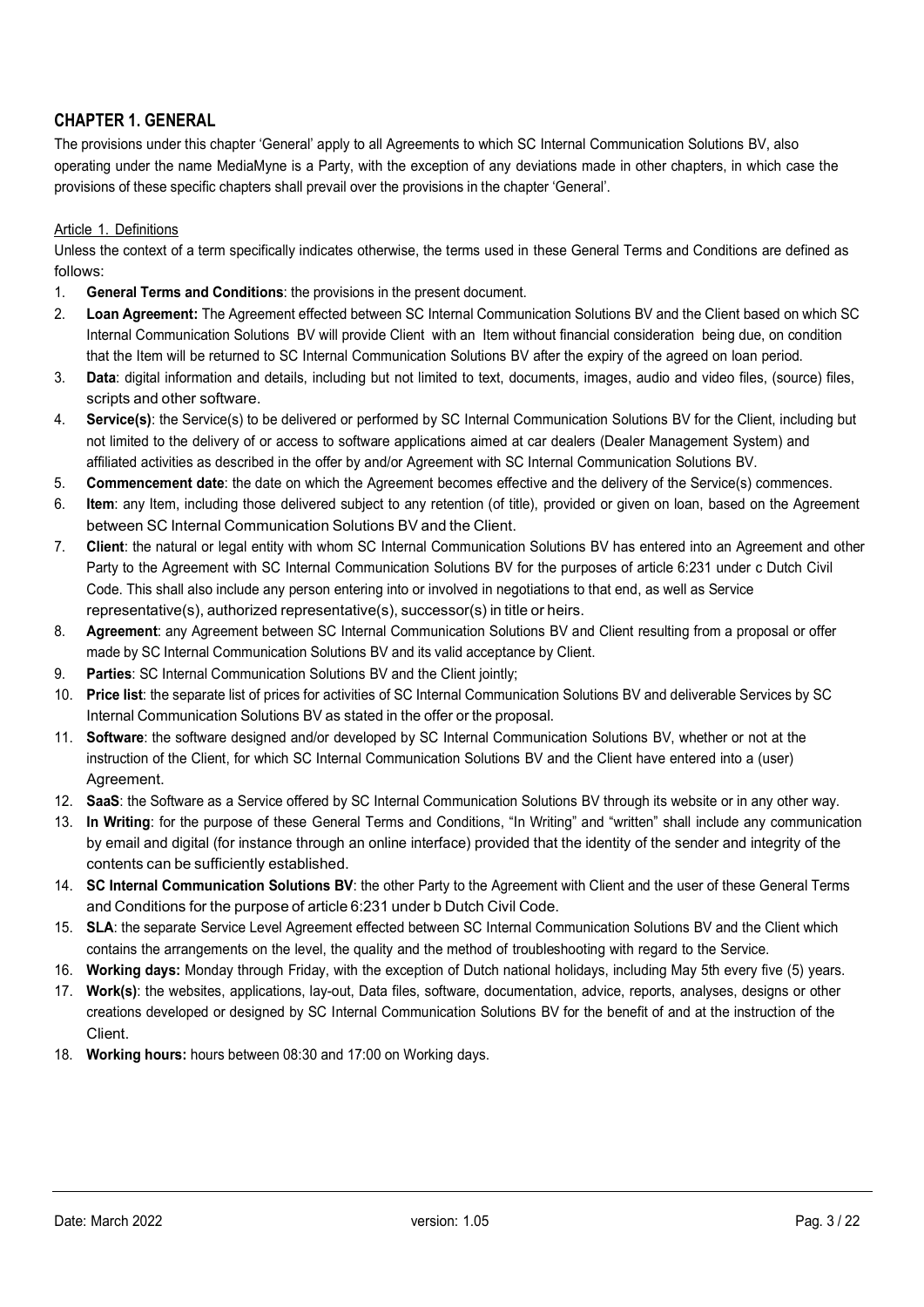# Article 2. Applicability

- 1. These General Terms and Conditions apply to all Agreements to which SC Internal Communication Solutions BV is a Party.
- 2. The applicability of any general terms and conditions, under any name, on the side of Client is explicitly rejected. Deviations of and additions to these terms shall only be valid if and to the extent that these were accepted by SC Internal Communication Solutions BV explicitly and In Writing.
- 3. Should SC Internal Communication Solutions BV (tacitly) allow deviations from these General Terms and Conditions during a short or longer period of time, these deviations do not impair its right to claim immediate and strict observance of these terms. The Client cannot derive any rights from the method with which SC Internal Communication Solutions BV applies the present terms.
- 4. These General Terms and Conditions also apply to all Agreements to which SC Internal Communication Solutions BV is a Party for the performance of which third Parties are involved. These third Parties can directly appeal to Client for the observance of these terms, such including any limitations of liability.
- 5. Should one or more provisions in these General Terms and Conditions be fully or partially void or voidable at any time, all other provisions in these General Terms and Conditions shall remain fully in effect. SC Internal Communication Solutions BV shall then replace the void or voidable provision with a new provision permissible by law that takes account of the purpose and scope of the original provision.
- 6. In the event of contravention between the contents of an Agreement effected between the Client and SC Internal Communication Solutions BV and the present terms, the content of the Agreement shall prevail.
- 7. SC Internal Communication Solutions BV is entitled to change these General Terms and Conditions at all times. SC Internal Communication Solutions BV shall inform the Client, In Writing, no later than thirty (30) days before the effectuation of the changes.

## Article 3. Proposals and Offers

- 1. All proposals and offers made by SC Internal Communication Solutions BV are revocable and will without obligation, unless otherwise indicated In Writing.
- 2. All prices and fees of SC Internal Communication Solutions BV are listed in the applicable Price list. All amounts are exclusive of turnover tax (VAT) and other government levies of any kind.
- 3. A combined quotation does not oblige SC Internal Communication Solutions BV to perform part of the assignment or service for a corresponding proportion of the quoted price. Proposals or offers do not automatically apply to future orders and Services.
- 4. The contents of the Agreement are exclusively defined by the description of the assignment as stated in the proposal or the offer. Should the acceptance differ (albeit on minor Items) from the contents of the offer or the proposal, SC Internal Communication Solutions BV shall not be bound by this. The Agreement shall not be concluded in accordance with such a deviating acceptance, unless SC Internal Communication Solutions BV indicates otherwise.
- 5. Should an Agreement be offered (partly) based on subsequent calculation of actual costs, the offered prices shall merely serve as a guide price, the actual hours performed by SC Internal Communication Solutions BV, as well as the actual costs incurred by SC Internal Communication Solutions BV shall be passed on.
- 6. Obvious errors or typos in the proposals or/and offers made by SC Internal Communication Solutions BV shall not bind SC Internal Communication Solutions BV.
- 7. The Client guarantees the correctness and completeness of the requirements, specifications and other information and details it provides to SC Internal Communication Solutions BV itself or which are provided on its behalf, and on which SC Internal Communication Solutions BV bases its proposal.
- 8. SC Internal Communication Solutions BV is entitled to charge the costs related to the proposal or offer to the Client, provided it has notified the Client of these costs beforehand and In Writing.
- 9. The Agreement between Client and SC Internal Communication Solutions BV is effected when SC Internal Communication Solutions BV sends the Client a confirmation of assignment or commences the actual performance of the Services.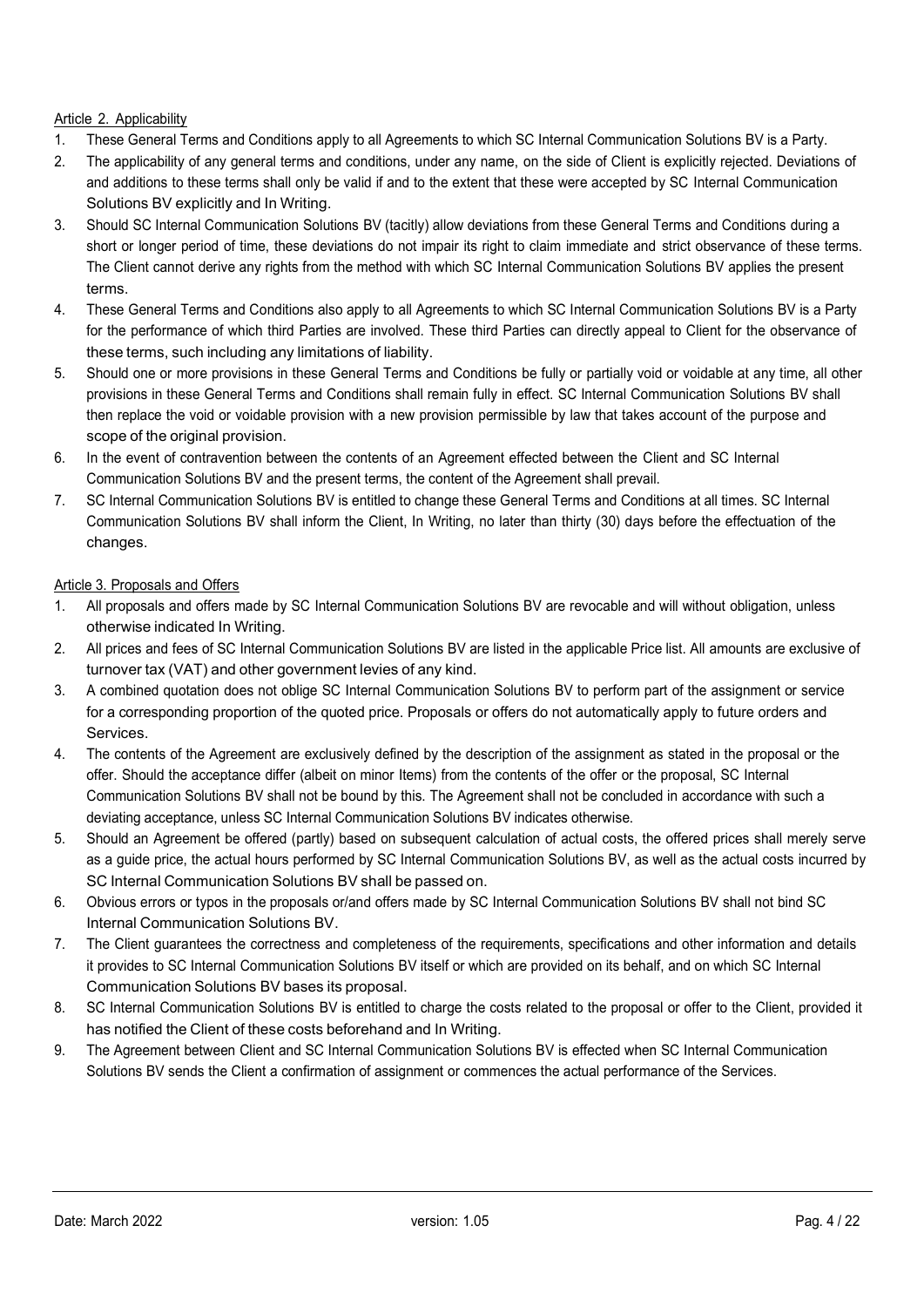#### Article 4. Duration of the Agreement

- 1. The Agreement shall be entered into for the duration as listed in the Agreement. The Agreement will then be automatically extended for the same duration, without notice, unless a different duration arises from the Agreement. Should no duration be agreed on in the Agreement, the Agreement is considered to have been entered into for an indefinite period.
- 2. The Agreement can only be terminated by the Client In Writing at the end of its fixed term with due observance of a notice period of three (3) months and does not have to include reason or motivation. Notice given by the Client only becomes definitive after being confirmed by SC Internal Communication Solutions BV In Writing. A fixed-term Agreement cannot be terminated prematurely.
- 3. In the event of a termination or notice all user rights with respect to the Services shall end simultaneously with the end of the Agreement.

## Article 5. Delivery Period and Lead Time

All delivery periods and lead times listed by or agreed on with SC Internal Communication Solutions BV are determined to the best of its abilities based on the information and details available to SC Internal Communication Solutions BV at the time of the effectuation of the Agreement. SC Internal Communication Solutions BV endeavors to observe the agreed on timeframes where possible. The mere lapse of a listed or agreed on term does not constitute a default on the side of SC Internal Communication Solutions BV. In all events, therefore also where Parties agreed on a final deadline explicitly and In Writing, SC Internal Communication Solutions BV shall only be in default after Client has notified it of this default In Writing. SC Internal Communication Solutions BV shall not be bound to any final deadlines which cannot be met due to circumstances beyond its control which became apparent after the conclusion of the Agreement. Nor is SC Internal Communication Solutions BV bound to any final delivery periods should Parties change the contents or scope of the Agreement (additional work, change of specifications etc.). Should any deadline be in danger of lapsing, SC Internal Communication Solutions BV and the Client shall consult with each other without delay.

#### Article 6. Delivery of Items

- 1. Unless otherwise agreed, all deliveries are made ex works or ex warehouse. The Client is obligated to take possession of the purchased Items at the moment these are put at its disposal or handed to it.
- 2. Should the Item be delivered to Client by a supplier of SC Internal Communication Solutions BV based on a Loan Agreement, the Client shall take possession of the Item on behalf of SC Internal Communication Solutions BV and shall keep and use the Item in accordance with the provisions of the Agreement, with SC Internal Communication Solutions BV maintaining (provisional) ownership of the Item.
- 3. Should the Client refuse the delivery or be negligent in offering the information or instructions necessary for the delivery, the Items intended for delivery shall be stored at the expense and risk of Client. Any and all additional costs arising from the refusal or negligence shall be at the expense of the Client.
- 4. Should SC Internal Communication Solutions BV require information from the Client for the performance of the Agreement, the delivery period shall commence upon SC Internal Communication Solutions BV´s receipt of all necessary.
- 5. Depending on the delivery situation on the market, SC Internal Communication Solutions BV is entitled to suspend delivery.
- 6. SC Internal Communication Solutions BV reserves the right to involve third Parties for the performance of (parts of) the assignment, such at the expense of SC Internal Communication Solutions BV.

#### Article 7. Risk and Insurance

- 1. Should SC Internal Communication Solutions BV deliver an Item to the Client based on a Loan Agreement, the Client shall bear all risks of damage to the Item, including full or partial loss or decay of the Item, up to the moment the Agreement with SC Internal Communication Solutions BV ends or the moment that the Client becomes the legal owner of the Items. The Client is obligated to reimburse to SC Internal Communication Solutions BV any damage to the Item that emerged during the term of the Agreement.
- 2. Should the Client be obligated to insure the Item pursuant to the Agreement, the Client shall insure the Item at its own expense and to the satisfaction of SC Internal Communication Solutions BV for the duration of the Agreement. The Client shall make sure that the policy includes a so-called "loan clause". Client shall provide a copy of the policy to SC Internal Communication Solutions BV as well as a proof of payment, immediately on request.
- 3. The Client shall fully and timely comply with all conditions of the insurance policy.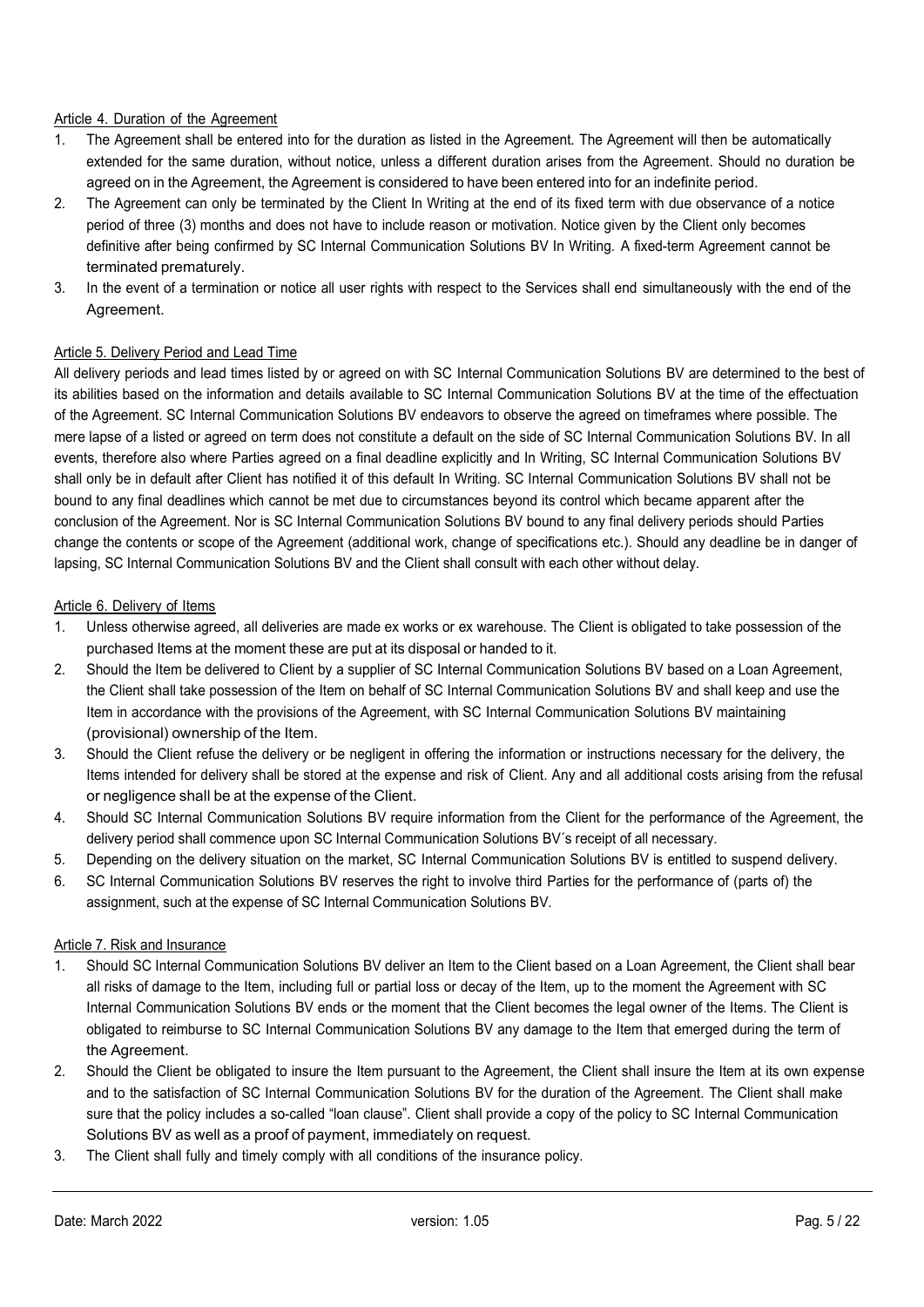## Article 8. Retention of Title

- 1. All Items delivered by SC Internal Communication Solutions BV shall remain property of SC Internal Communication Solutions BV until the Client has fulfilled all its payment obligations towards SC Internal Communication Solutions BV arising from any Agreement for the delivery of Items and/or the performance of activities and/or Services with SC Internal Communication Solutions BV, including claims arising from a failure in the performance of the Agreement.
- 2. A Client that acts as reseller shall be allowed to sell and resell all Items subject to the retention of title held by SC Internal Communication Solutions BV, such to the extent this is common practice in its regular business operations.
- 3. Should the Client form a new Item (partly) composed of Items delivered by SC Internal Communication Solutions BV, said new Item shall only be formed for the benefit of SC Internal Communication Solutions BV and the Client shall hold the new Item on behalf of SC Internal Communication Solutions BV until the Client has paid all amounts it owes to SC Internal Communication Solutions BV under the Agreement; in other words, SC Internal Communication Solutions BV retains all ownership rights of the new Item until the moment that Client has fulfilled all its obligations.
- 4. Any rights are at all times granted or transferred to Client on the proviso that the Client fully and timely pays the agreed on compensation related to these rights.
- 5. Client shall not be permitted to establish any limited rights to Items subject to the retention of title held by SC Internal Communication Solutions BV. Should any third Parties (wish to) establish any (limited) rights on the Items subject to the retention of title, the Client SC will promptly inform Internal Communication Solutions BV of this intention.
- 6. Any delivered Items which were passed to the Client upon payment but are still held by SC Internal Communication Solutions BV are subject to a non-possessory pledge as additional security for payment of any claims, other than those referred to in article 3:92 paragraph 2 Dutch Civil Code, SC Internal Communication Solutions BV may have towards Client.
- 7. The Client is (or others on its behalf are) obligated to keep the Items subject to the retention of title separate from other Items, handle them with due care and mark them as property of SC Internal Communication Solutions BV.
- 8. The Client is obligated to insure the Items subject to the retention of title against fire, explosion damage and water damage as well as against theft and to provide the policy of these insurances to SC Internal Communication Solutions BV for inspection immediately on request. All claims in relation to the aforementioned that the Client may have on the insurers of the Items, shall be silently pledged to SC Internal Communication Solutions BV at SC Internal Communication Solutions BV's request, as additional security for payment of any claims SC Internal Communication Solutions BV has towards the Client.
- 9. The Client guarantees appropriate use and supervision of the Item and shall only apply the Item in accordance with its purpose, the applicable user manuals an any applicable government regulations.
- 10. The Client is not permitted to make any physical change, adjustment, repairs or addition to, on or in the Item (or have others do so on its behalf ) without prior written consent of SC Internal Communication Solutions BV to that effect.

## Article 9. Cooperation by Client

- 1. Client shall provide SC Internal Communication Solutions BV with all useful and necessary information required for the proper performance of the Agreement and shall fully cooperate with SC Internal Communication Solutions BV, which includes allowing access to its buildings. Should the cooperation of Client with the performance of the Agreement entail the application of Client's own employees, these employees shall have the necessary knowledge, experience, capacities and qualities.
- 2. Client carries the risk of the selection, the use and the application of the hardware, Software and/or SaaS, Data files and other products and materials and any Services to be provided by SC Internal Communication Solutions BV in its organization, and shall also be responsible for the audit and security procedures and an adequate system administration.
- 3. Should the Client provide SC Internal Communication Solutions BV with Software and/or SaaS, materials, Data files or Data on an information carrier, these shall comply with the specifications as required by SC Internal Communication Solutions BV.
- 4. Should the Client not, not timely or not fully provide the information, details, hardware, Software and/or SaaS or employees necessary for the performance of the Agreement, or should the Client fail in any other of its obligations, SC Internal Communication Solutions BV shall be entitled to fully or partly suspend the performance of the Agreement and shall be entitled to compensation of any subsequent costs, such in accordance with its customary rates and without prejudice to SC Internal Communication Solutions BV's other legal rights.
- 5. In the event that employees of SC Internal Communication Solutions BV perform any activities for Client on site, the Client shall provide any reasonable facilities required by the employees, such as a workplace with computer and telecommunication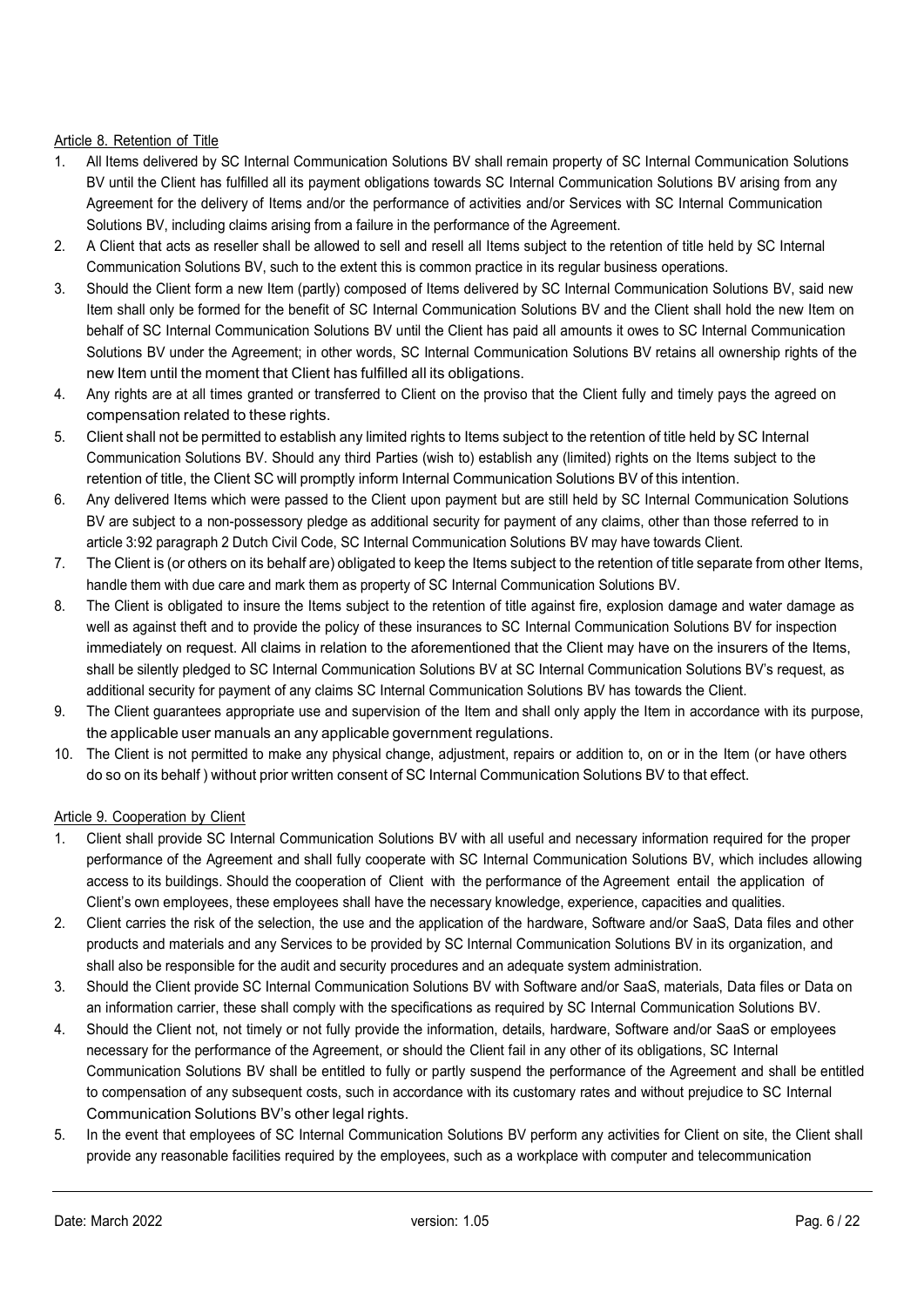facilities. The workplace and facilities shall be in compliance with all (statutory) requirements and regulations regarding working conditions. The Client indemnifies SC Internal Communication Solutions BV against any claims of third Parties, including employees of SC Internal Communication Solutions BV, who suffer damage in connection with the performance of the Agreement arising from the actions or negligence of the Client or any unsafe situations in the organization of the Client. The Client shall make the company rules and security rules currently in force in its organization known to any employees of SC Internal Communication Solutions BV who will be working there.

6. Should the performance of the Agreement require the use of telecommunication facilities, including internet, the Client shall be responsible for the correct choice and the timely and adequate availability, with the exception of any facilities directly used and administered by SC Internal Communication Solutions BV. SC Internal Communication Solutions BV shall never be liable for any damages or costs arising from transmission errors, interruptions or these facilities being unavailable, unless Client can prove that these damages or costs are the result of intent or gross negligence of the part of SC Internal Communication Solutions BV or its management. Should with the performance of the Agreement require the use of telecommunication facilities, SC Internal Communication Solutions BV shall be entitled to provide the Client with access and identification codes. SC Internal Communication Solutions BV may change the assigned access and identification codes. The Client shall handle the access codes with confidentiality and care and shall only disclose these codes to authorized personnel. SC Internal Communication Solutions BV shall never be liable for damage or costs arising from the abuse of access or identification codes.

#### Article 10. Intellectual and Industrial Property Rights

- 1. All intellectual and industrial property rights in relation to the Software and/or SaaS, Data files, hardware or other materials including analyses, designs, documentation, reports, course materials, offers, as well any preparatory material, developed or provided pursuant to the Agreement, shall be exclusively held by SC Internal Communication Solutions BV, its licensors or its suppliers. The Client shall only obtain the user rights which it is explicitly granted in these terms and by law. Any other or further right of the Client to reproduce, publish or use of Software and/or SaaS, Data files or other materials is excluded. Any user right accruing to the Client is non-exclusive and non-transferable to any third Parties.
- 2. The Client is not permitted to remove or change any indication with regard to the confidential nature of the Item, or copyright, brands, trade names or other rights from the Software and/or the SaaS, the Data files hardware of any other materials.
- 3. SC Internal Communication Solutions BV may take technical measures to protect the Software and/or SaaS or the agreed on limitations in the scope of the user rights of the Software and/or SaaS. The Client is not permitted to remove or avoid such a measure.
- 4. The risk of involuntary loss of possession or damage of the Software is transferred to the Client upon delivery. It will then be up to the Client to insure said risk and/or make an adequate and full back-up copy.
- 5. With due observance of the other provisions of these General Terms and Conditions, the Client shall be entitled to correct errors in the provided Software and/or SaaS to the extent that this is necessary for the intended use of the Software and/or SaaS. In these General Terms and Conditions, 'errors' are defined as the substantial noncompliance with the functional and technical specifications and, in the case of custom software or a custom SaaS, the functional or technical specifications agreed on between Parties In Writing. An error can only be classified as such when it can be proven by the Client and is reproducible. The Client is obligated to inform SC Internal Communication Solutions BV of any errors immediately.
- 6. SC Internal Communication Solutions BV indemnifies the Client against any legal claims made by third Parties which are based on the assertion that the Software and/or SaaS, Data files, hardware or other materials developed by SC Internal Communication Solutions BV itself infringe on a right of intellectual or industrial property valid in the Netherlands, on the condition that Client promptly informs SC Internal Communication Solutions BV of the existence and the contents of the legal claim and fully leaves the handling of the case, including any settlements, to SC Internal Communication Solutions BV. Client shall provide the necessary authorizations, information and cooperation to SC Internal Communication Solutions BV so that it can defend itself, where necessary in name of the Client, to these legal claims. This obligation of indemnification lapses when the alleged infringement is connected to (i) materials given in use, for processing or incorporation to SC Internal Communication Solutions BV by the Client, or (ii) changes to the Software and/or SaaS, Data files, hardware or other materials made by the Client or by third Parties on behalf of the Client. In the event that it is judicially and irrevocably established that the Software and/or SaaS, Data files, hardware or other materials developed by SC Internal Communication Solutions BV itself infringe any third Party intellectual or industrial property right or should SC Internal Communication Solutions BV be of the opinion that there is a good chance that such an infringement may occur, SC Internal Communication Solutions BV's liability is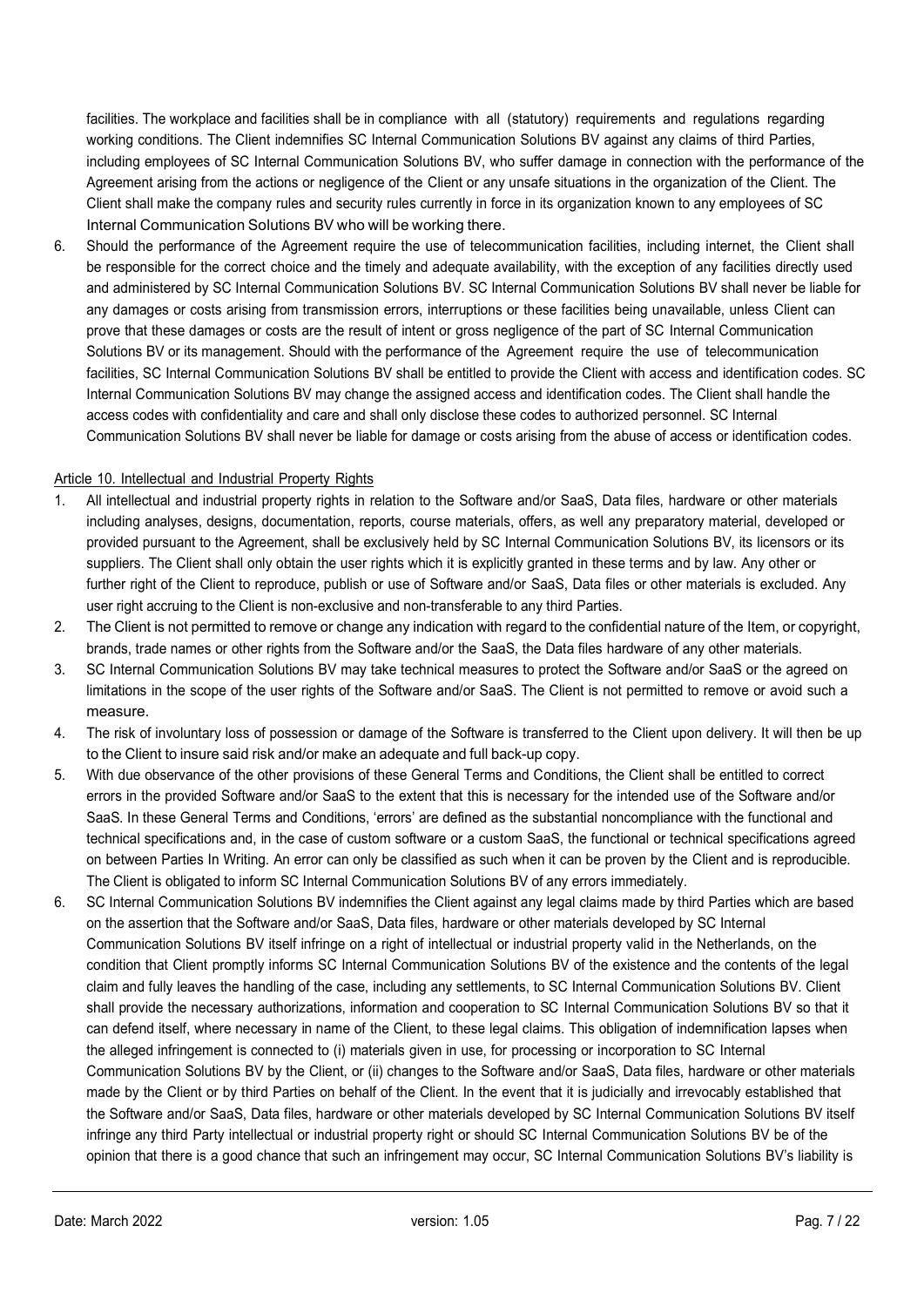limited as follows: SC Internal Communication Solutions BV shall make every effort to allow the Client's undisrupted use of the delivered Item, or functionally similar other Software and/or SaaS, Data files, hardware or any other relevant materials, for instance by making adjustments to the infringing parts or by acquiring a user right for the Client. When in SC Internal Communication Solutions BV's sole opinion the undisrupted use of the delivered Item by Client cannot continue or can only be made under financially unreasonable circumstances, SC Internal Communication Solutions BV shall credit Client with the acquisition costs to be deducted by a reasonable a usage fee. SC Internal Communication Solutions BV shall consult with the Client before deciding on the way this will be done. Any other or further liability or obligation to indemnify on the part of SC Internal Communication Solutions BV as a result of a breach of intellectual or industrial property rights of a third Party is fully excluded, including liability and obligations to indemnify of SC Internal Communication Solutions BV for infringements caused by the use of the delivered Software and/or SaaS, Data files, hardware and/or materials (i) in a form modified by SC Internal Communication Solutions BV, (ii) in conjunction with any Items or Software and/or SaaS not delivered or provided by SC Internal Communication Solutions BV or (iii) any other use than the use for the which the hardware, Software and/or SaaS, Data files and/or other materials were developed or intended.

7. The Client guarantees that no third Party rights preclude it from making hardware, Software and/or SaaS, Data files, or other materials including visual materials, text, music, domain names, logos, design material, etc. available to SC Internal Communication Solutions BV with the aim of use, operation, installation or incorporation (e.g. on a website). Client shall indemnify SC Internal Communication Solutions BV against any legal claim based on the assertion that the provision, use, modification, installation or incorporation infringes any third Party rights.

# Article 11. Confidential Data and Privacy

- 1. The Client shall inform SC Internal Communication Solutions BV fully and In Writing of the way in which the Client executes its obligations under the laws of processing and securing personal Data. The Client is responsible for the compliance with the obligations under the laws of processing and securing of personal Data. SC Internal Communication Solutions BV shall be considered a processor of personal Data for the purposes of the General Data Protection Regulation (GDPR). SC Internal Communication Solutions BV shall inform the Client of its procedures concerning the processing of personal Data through these general terms.
- 2. The Client indemnifies SC Internal Communication Solutions BV against any claims of persons whose personal Data is registered or processed for the purposes of registration of personal Data held by the Client or for which the Client is responsible under the provisions of the law.
- 3. The full responsibility for the Data that is processed by the Client through a Service of SC Internal Communication Solutions BV lies with the Client. The Client guarantees towards SC Internal Communication Solutions BV that the contents, the use and/or the processing of the Data shall not be unlawful and shall not infringe any third Party rights. The Client indemnifies SC Internal Communication Solutions BV against any and all legal claims by third Parties in connection with this Data or the performance of the Agreement.
- 4. The Client indemnifies SC Internal Communication Solutions BV for any claims of persons whose personal Data is registered or processed for the purposes of registration of personal Data held by the Client or for which the Client is responsible under the provisions of the law, unless the Client proves the facts on which the claim is based are fully attributable to SC Internal Communication Solutions BV.

## Article 12. Prohibition on Transfer of Staff

- 1. Each of the Parties shall refrain from having employees of the other Party work for them or in any other way engaging them, whether directly or indirectly, during the term of the Agreement as well as for a period of one (1) year after the termination of the Agreement unless it obtains prior written permission from the other Party. SC Internal Communication Solutions BV shall not withhold this permission if the Client offers a suitable compensation in a particular case.
- 2. Should the Client not comply with the provisions in paragraph 1 of this article, the Client owes to SC Internal Communication Solutions BV an immediately payable compensation, not subject to judicial mitigation, of two times the gross annual salary of said employee, based on a 40 hour Work week and to be increased with all applicable allowances, bonuses, holiday allowances and thirteenth month's salary.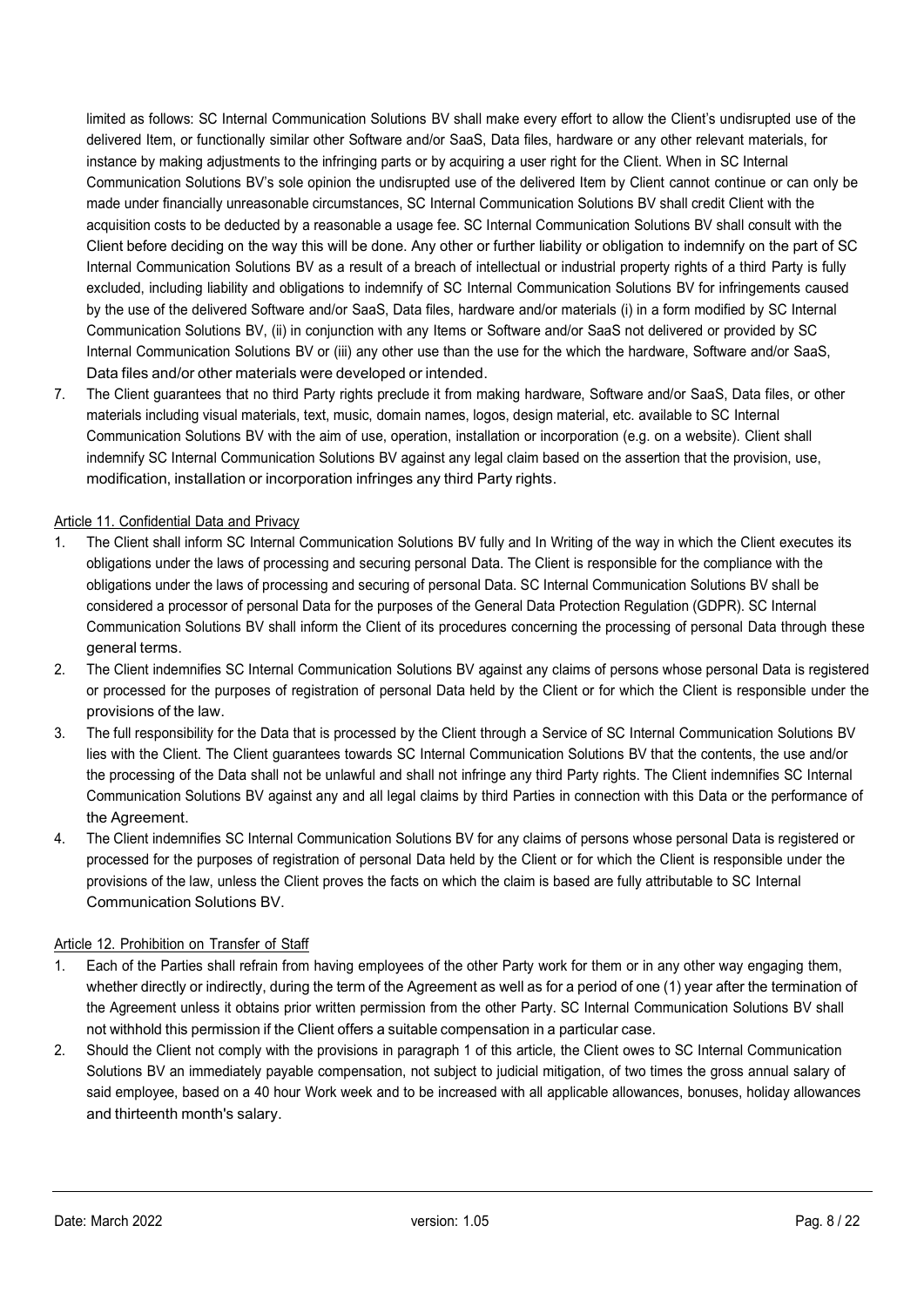# Article 13. Invoicing and Payment

- 1. Invoices shall be paid by the Client in accordance with the payment conditions stated on the invoice. Should specific conditions not be given, the Client shall pay the invoice within thirty (30) days of the invoice date. The Client is not entitled to a setoff or suspension of payment.
- 2. Should the Client not pay the invoice within the agreed on payment term, the Client shall be in default by operation of law without further notice of default being required.
- 3. From the moment of default, the Client owes a contractual interest of 1% per month on the amount it owes, unless the statutory commercial interest rate is higher, in which case the statutory commercial interest rate applies. All (extra) judicial costs incurred bySC Internal Communication Solutions BV in the process of obtaining payment, at law and otherwise, shall then be at the expense of the Client. In that event, the Client owes a compensation of at least 15% of the amount due, with a minimum of € 250.00. Any actual costs (to be) incurred by SC Internal Communication Solutions BV which exceed this amount also qualify for compensation.
- 4. Should the Client not timely fulfil its payment obligations, SC Internal Communication Solutions BV shall be entitled to suspend the delivery of the Items and Services or to suspend or limit the performance of the activities until payment has been made or adequate security is provided. The same applies should SC Internal Communication Solutions BV have reasonable grounds to suspect that the Client's creditworthiness is uncertain, even before the moment of default.
- 5. In the event of (an application for) liquidation, bankruptcy, restructuring or suspension of payment at the side of the Client, any claims or obligations the Client has towards SC Internal Communication Solutions BV become immediately due and payable.
- 6. Should the Client have any counter claims against SC Internal Communication Solutions BV, of any nature, the Client waves its right to setoff these claims. The aforementioned abandonment of the right of setoff also applies when the Client applies for a (provisional) suspension of payment or is declared bankrupt.
- 7. The Client is not entitled to setoff any claims SC Internal Communication Solutions BV has on Client with any counter claims it has on SC Internal Communication Solutions BV. This also applies when the Client applies for a (provisional) suspension of payment or is declared bankrupt.

## Article 14. Price Changes

In the event of a periodical payment obligation on the side of the Client, SC Internal Communication Solutions BV shall be entitled to change its price and rates by notification In Writing, taking into account a notice period of at least 1 (in words: one) month. Should Client not agree to such a change, Client must inform SC Internal Communication Solutions BV within this month and Parties shall consult with each other further.

## Article 15. Liability of SC Internal Communication Solutions BV; Indemnification

- 1. The total liability of SC Internal Communication Solutions BV towards Client as a result of an attributable failure in the fulfilment of an Agreement is limited to compensation of direct damage for a maximum of the invoice amount (excluding VAT). If the Agreement is primarily a continuing performance contract with term of more than one (1) year, the stipulated price for the Agreement shall be set on as the sum of the fees charged (excluding VAT) for one (1) year. Direct damages shall exclusively mean:
	- a. reasonable costs which Client would have to incur to have SC Internal Communication Solutions BV's performance comply with the Agreement; this substitute damage shall not be compensated when the Agreement is terminated by or at the request of the Client;
	- b. reasonable costs incurred for the determination of the cause and the scope of the damage, to the extent that the determination relates to the direct damage for the purposes of these terms;
	- c. reasonable costs incurred to prevent or limit the damage, to the extent that Client can prove that these costs have lead to a limitation of direct damage as intended in these terms.
- 2. Liability on the part of SC Internal Communication Solutions BV for indirect damage, consequential damage, lost profit, lost savings, decreased goodwill, loss due to business interruption, damage resulting from claims by customers of Client, corruption or loss of Data, damage in connection with the use of Items prescribed by Client to SC Internal Communication Solutions BV, materials or software of third Parties, damage in connection with the involvement of suppliers as instructed to SC Internal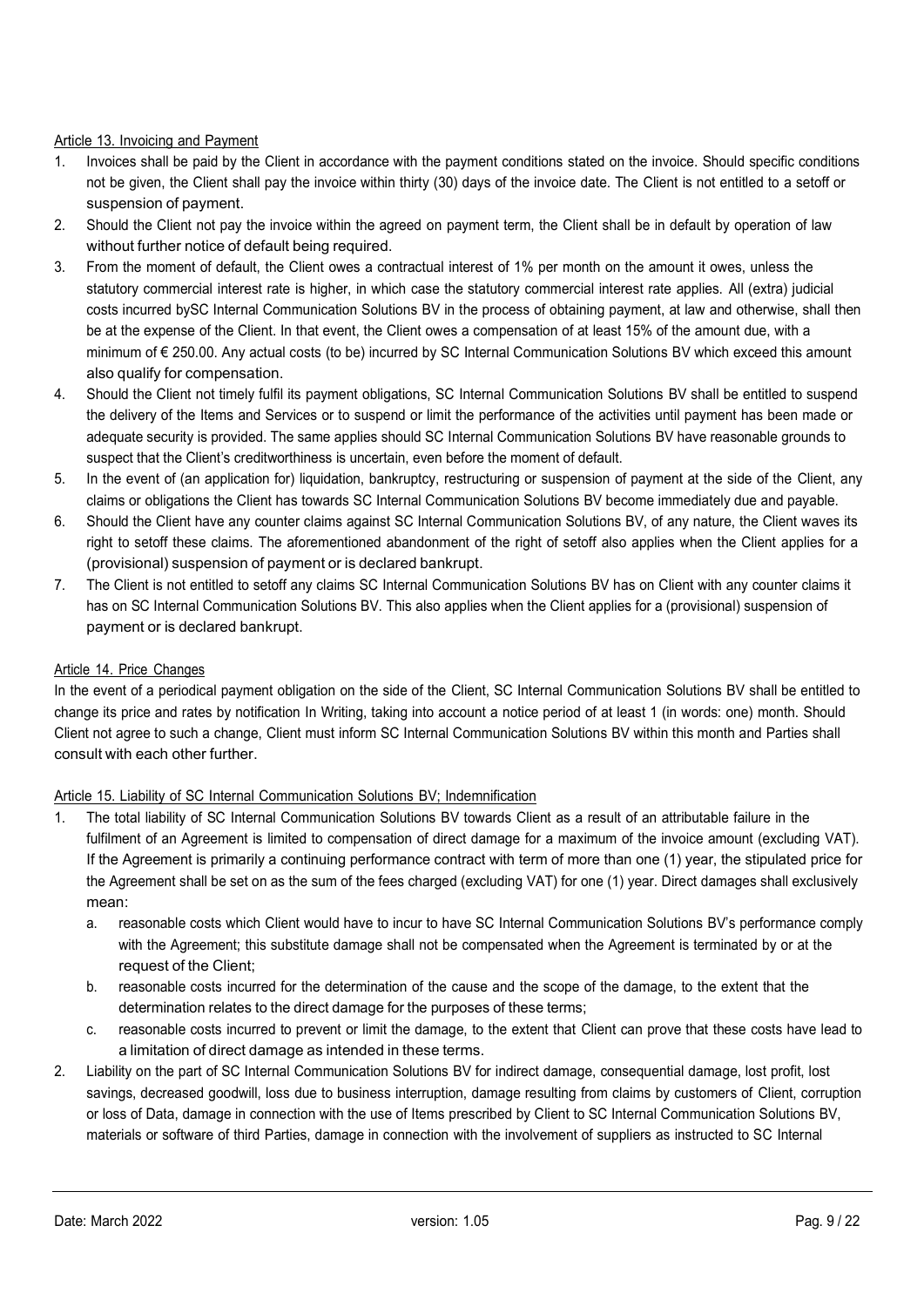Communication Solutions BV by Client and all other forms of damage other than those listed in paragraph 1 of this article, of any nature, is excluded.

- 3. The limitations stated in the previous article shall lapse when and to the extent that the damage is the result of intent or gross negligence on the part of SC Internal Communication Solutions BV or its management.
- 4. The liability of SC Internal Communication Solutions BV as a result of attributable failure in the performance of an Agreement shall only arise when the Client promptly and adequately notifies SC Internal Communication Solutions BV In Writing, such including a reasonable period in which the failure can be remedied, and SC Internal Communication Solutions BV remains in attributable default even after the lapse of such a period. The notice of default should contain a description of the failure with as much detail as possible, so that SC Internal Communication Solutions BV may react adequately.
- 5. Any right to damages is always on the condition that the Client notifies SC Internal Communication Solutions BV of said damage without delay and In Writing. Any claim for damages against SC Internal Communication Solutions BV lapses by the mere lapse of twelve (12) months after the occurrence of the claim.
- 6. The Client indemnifies SC Internal Communication Solutions BV against all third Party claims in relation to product liability arising from a defect in a product or system delivered to a third Party by the Client and that consisted partly of hardware, Software and/or SaaS or other materials delivered by SC Internal Communication Solutions BV, if and to the extent that the Client proves that the damage was caused by said hardware, Software and/or SaaS.
- 7. The provisions in this article also apply to all (legal) persons used by SC Internal Communication Solutions BV in the performance of the Agreement.

# Article 16. Force Majeure

- 1. Neither Party is obligated to fulfil of any of the obligations should it be hindered by force majeure. Force majeure shall include force majeure on the part of suppliers of SC Internal Communication Solutions BV, improper performance of obligations by suppliers who Client instructed SC Internal Communication Solutions BV to engage, as well as defective Items, materials, Software and/or SaaS of any third Parties the use of which was prescribed to SC Internal Communication Solutions BV by Client.
- 2. Should a force majeure situation exceed ninety (90) days, Parties shall be entitled to terminate the Agreement by giving notice In Writing. Any performance rendered under the Agreement shall then be paid proportionately, without the Parties having any further liability towards each other.

# Article 17. Termination

- 1. A Party may only dissolve the Agreement if the other Party fails imputably to perform an essential obligation under the Agreement after an adequate notice of default containing as many details as possible and allowing a reasonable term to remedy the default is given.
- 2. Each of the Parties may partly or completely terminate the Agreement In Writing with immediate effect and without a notice of default being due if the other Party is granted a - provisional - moratorium, when a petition of liquidation is filed against the other Party or if the other Party is wound up or terminated for other reasons than for reconstruction or a merger of companies. SC Internal Communication Solutions BV can never be held to any restitution of money it has received or to any compensation of damage. In case of Client's bankruptcy, any rights to use the Software and/or SaaS provided to Client expire by operation of law.
- 3. If at the time of a dissolution as referred to in paragraph 1 of this article, the Client has received any performance in the execution of the Agreement, such a performance and its subsequent payment obligation shall not be made undone, unless the Client proves that SC Internal Communication Solutions BV is in default with regard to those obligations. Any amounts invoiced by SC Internal Communication Solutions BV in relation to an adequate performance or delivery of the Agreement before the dissolution, will remain payable in full with due observance of the previous sentence and will fall due immediately upon termination.

## Article 18. Applicable law, Interpretation of the Terms and Disputes

- 1. Dutch law shall govern any Agreements between SC Internal Communication Solutions BV and the Client;
- 2. For the interpretation of these General Terms and Conditions as well as in case of discrepancies between the interpretation of the contents and purport of any translations of these General Terms and Conditions and the English text version, the English text prevails.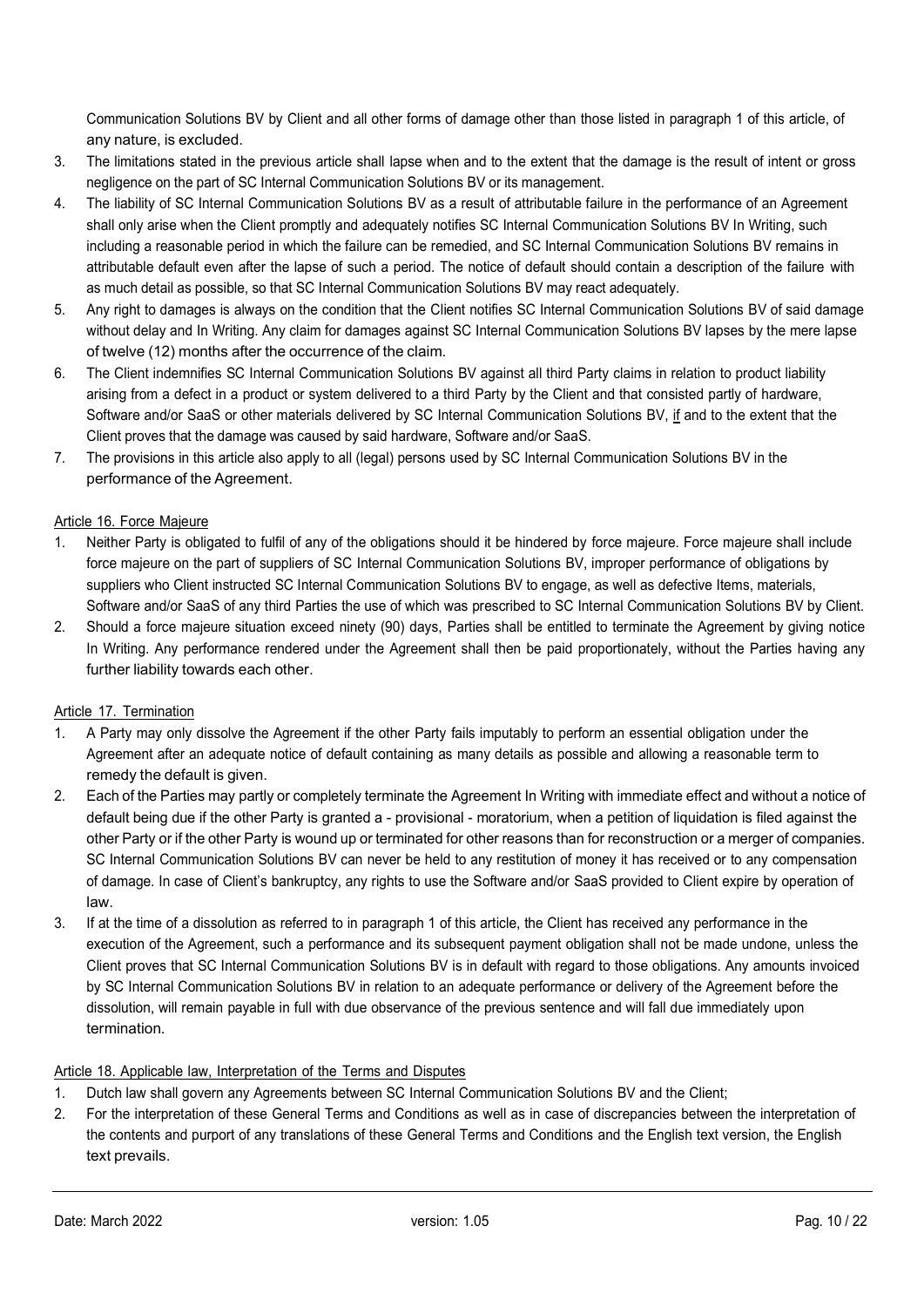3. Any dispute - including any situations considered to be a dispute by only one of the Parties - which may arise between the Parties pursuant to an Agreement which is fully or partially governed by these terms and conditions or any other Agreements which arise from such an Agreement, shall exclusively be brought before the competent court of law in the district in which SC Internal Communication Solutions BV has its registered office, unless otherwise provided by mandatory law. However, SC Internal Communication Solutions BV and Client may agree to have the dispute settled by independent arbitration.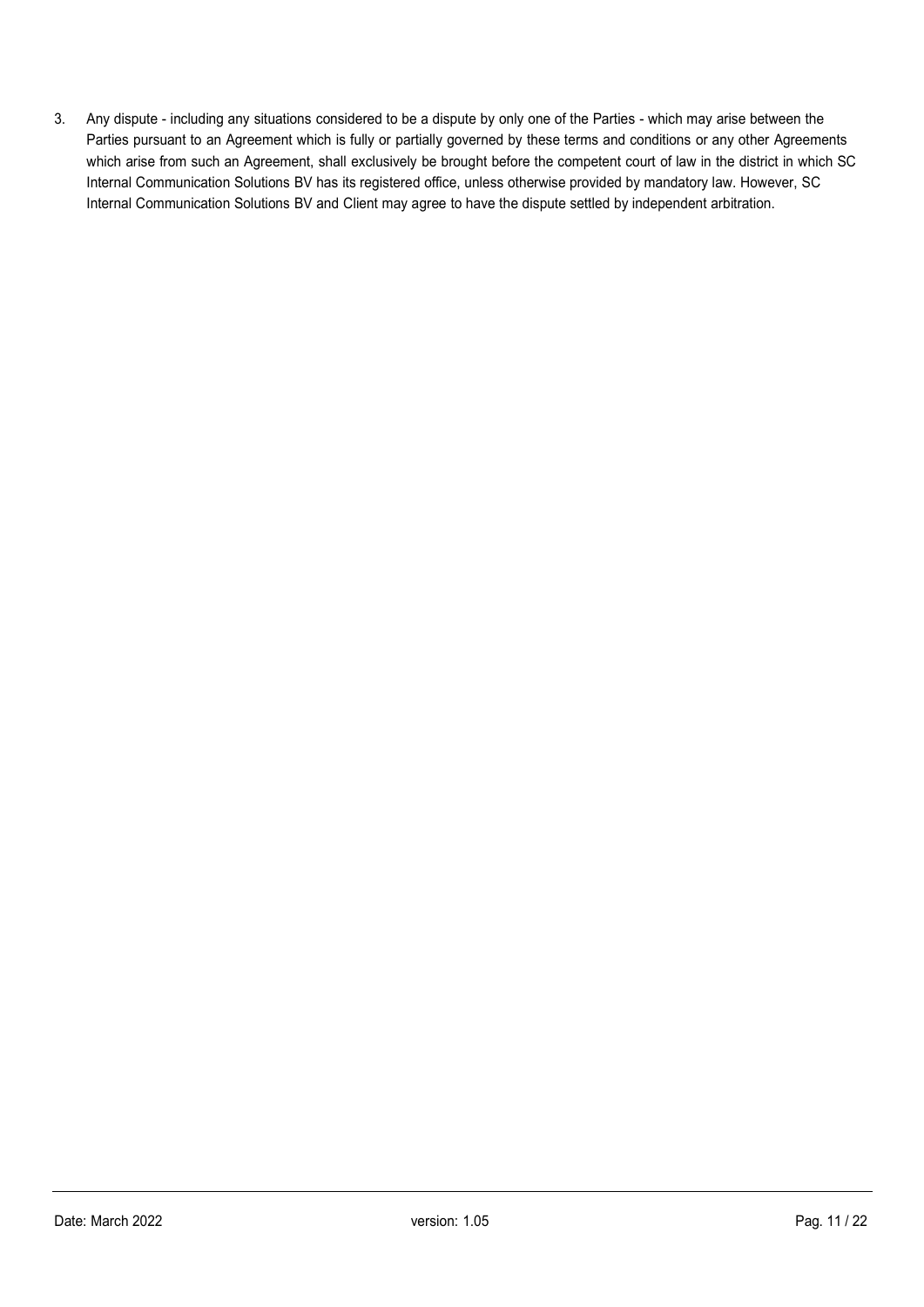# CHAPTER 2. USE AND MAINTENANCE OF SOFTWARE AND SAAS

In addition to the applicable General Terms and Conditions (Chapter 1. General), the provisions of this chapter "Use and Maintenance of Software and SaaS" shall apply to all Software and SaaS provided by SC Internal Communication Solutions BV.

# Article 19. Right of Use

- 1. Without prejudice to the provisions of article 10, SC Internal Communication Solutions BV grants the Client the non-exclusive right to use the Software and/or SaaS. The Client shall strictly observe any restrictions of use agreed on between Parties. Without prejudice to the other provisions of these General terms and conditions, the user right of Client only exclusively entails the right to load and run the Software and/or SaaS, or log on to it and download it to the extent this is necessary for normal use.
- 2. The Software and/or SaaS may only be used by Client in its own company or organization and for the agreed on number of users or connections for which a user right is issued. To the extent that no other arrangements were made to that effect, the processing unit of Client on which the Software and/or SaaS was first used and the number of connections connected to the processing unit at this first use, shall serve as processing unit and number of connections for which the user right was issued. In the event of a failure of said processing unit, the Software and/or SaaS may be used on a different processing unit for the duration of the failure?. The user right can relate to multiple processing units to the extent that this is evident from the Agreement.
- 3. The user right is not transferable. The Client is not permitted to sell, rent out, sublicense, dispose of the limited rights or grant limited rights or in any other way supply to a third Party, or allow a third Party to (remotely) access the Software and/or SaaS or to have a third Party host the Software and/or SaaS, not even if said third Party only uses the Software and/or SaaS on behalf of the Client. The Client shall not make any alterations to the Software and/or SaaS other than for the purposes of repairing errors. The Client shall not use the Software and/or SaaS for any third Party processing (time sharing). The source code of the Software and/or SaaS and the technical documentation produced in the development of the Software and/or SaaS will not be provided to Client, even if the Client is willing to pay a financial compensation for this provision. The Client acknowledges the confidential nature of the source code and the fact that it includes trade secrets of SC Internal Communication Solutions BV.
- 4. Unless explicitly agreed otherwise, a user right will be granted for a minimum period of one (1) year. The user right will then automatically be extended for a period of three (3) months, unless Client or SC Internal Communication Solutions BV terminates the user right In Writing, either for all Software and/or SaaS for which SC Internal Communication Solutions BV granted the Client a user right, or for part thereof. The notification shall be made before the final day of the relevant term with due observance of a notice period of three (3) months. Promptly after the expiration of the user right for the Software, the Client shall return all copies of the Software is has in its possession to SC Internal Communication Solutions BV. Should Parties have agreed that Client will destroy any copies at the expiration of the user right, Client shall confirm the destruction to SC Internal Communication Solutions BV promptly and In Writing.
- 5. The Client owes a fee to SC Internal Communication Solutions BV for the use of the Software and/or SaaS, these fees are listed in the Agreement or on the Price list should they not be included in the Agreement. The payments owed by the Client shall be paid before the due date as stated in the Agreement or Price list.
- 6. SC Internal Communication Solutions BV is entitled to affix its company name or brand name to the Software and/or SaaS it provides, or to the user interface (GUI) of the provided software, such at its discretion.
- 7. The Client is not permitted to use SC Internal Communication Solutions BV's logos, brand names, trade names or other intellectual property in its communication (including advertisements or expressions of any kind) with third Parties without prior written consent of SC Internal Communication Solutions BV.

## Article 20. Delivery, Installation and Acceptance

- 1. SC Internal Communication Solutions BV shall deliver the Software and the accompanying user documentation to Client at the time and location as stated in the Agreement. A single copy of the user documentation will be delivered, unless otherwise specified. Unless explicitly agreed otherwise, the Client shall be responsible for the proper installation and commissioning of the Software.
- 2. Should Parties have agreed, In Writing, to an acceptance test, the test period shall be fourteen (14) days after the completion of the installation or, when Parties agreed that SC Internal Communication Solutions BV would not provide the installation, upon delivery. During the test period the Client is not permitted to use the Software for productive or operational purposes. SC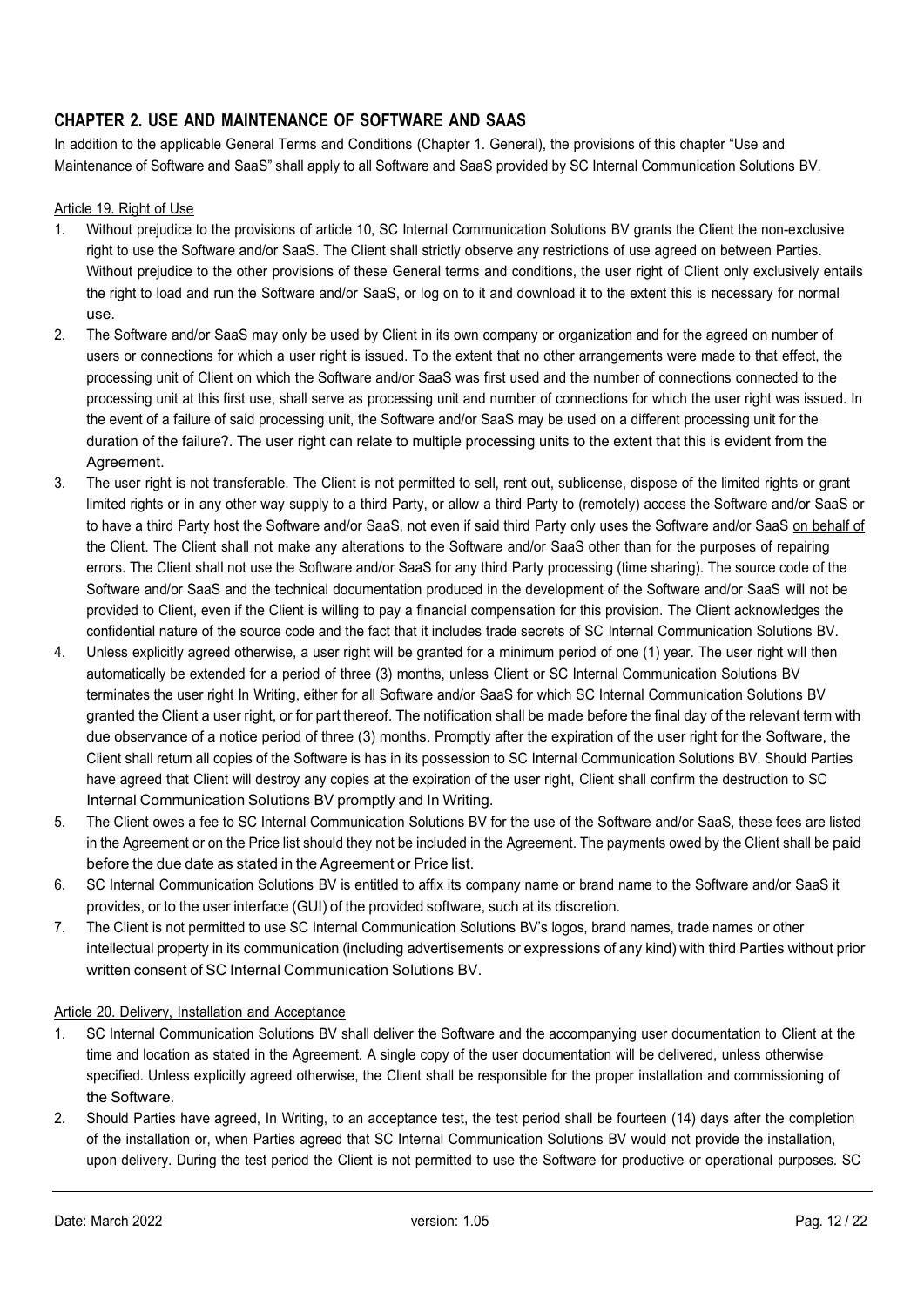Internal Communication Solutions BV may at all times require, therefore also if this is not explicitly agreed on, that the Client's employees are sufficiently qualified to carry out an adequate test of sufficient size and scope on the (preliminary) results of the development activities and that these test results be reported to SC Internal Communication Solutions BV In Writing and in an organized and understandable format.

- 3. The Software shall be accepted between Parties:
	- a. when Parties have not agreed to an acceptance test: upon completion of the installation or, when Parties agreed that SC Internal Communication Solutions BV would not provide the installation, upon delivery, or;
	- b. when Parties agreed on an acceptance test: on the first day after the test period, or;
	- c. when SC Internal Communication Solutions BV receives a test report as referred to in paragraph 5 of this article before the end of the test period: when the errors reported in the test report have been fixed pursuant to article 10.5, notwithstanding the presence of any irregularities which, under paragraph 6, do not impair acceptance. In deviation thereof, the Software shall be considered fully accepted from the first moment of use should the Client in any way use the Software for productive or operational purposes before the moment of explicit acceptance.
- 4. Should the execution of the agreed on acceptance test show that the Software contains errors that hinder the progress of the acceptance test, the Client shall inform SC Internal Communication Solutions BV of this In Writing and shall provide sufficient detailed information, in which case the test period will be suspended until the Software can be adjusted in such a way that the cause of the hinderance is suitably remedied.
- 5. Should the execution of the agreed on acceptance test show that the Software contains errors as referred to in article 10.5, the Client shall inform SC Internal Communication Solutions BV of these errors in a detailed test report In Writing, no later than on the final day of the test period. SC Internal Communication Solutions BV shall make every effort to remedy the errors within a reasonable period of time and may apply temporary solutions, program bypasses or problem-avoiding restrictions to the Software and/or SaaS during that time.
- 6. Acceptance of the Software and/or SaaS may not be withheld on other grounds than those in connection with the specifications explicitly agreed on between Parties and therefore not because of minor errors, such as errors that do not impede the operational or productive commissioning of the Software and/or the SaaS, without prejudice to SC Internal Communication Solutions BV's obligation to remedy these minor errors pursuant to the error recovery scheme under article 21, where applicable. Furthermore, acceptance may not be withheld for aspects of the Software and/or SaaS with a subjective nature, such as the design of the user interfaces.
- 7. Should the Software be delivered and tested in phases and/or parts, the non-acceptance of a certain phase and/or part shall not impair any acceptance of a previous phase and/or another part.
- 8. Acceptance of the Software in one of the ways listed in paragraph 3 of this article shall mean that SC Internal Communication Solutions BV has fully fulfilled the performance of its obligations for the development and provision of the Software and/or SaaS and, when in a particular case Parties agreed that the installation would also be provided by SC Internal Communication Solutions BV, of its obligations for the installation of the Software and/or SaaS. Acceptance of the Software and/or SaaS shall not in any way impair the Client's rights under paragraph 6 of this article regarding minor defects and Article 21 regarding repairs.
- 9. Should Parties not have agreed on an acceptance test, the Client accepts the Software and/or SaaS in the state it is in at the time of delivery ('as is'), therefore with any visible and invisible errors and other defects, without prejudice to the obligations of SC Internal Communication Solutions BV pursuant the error recovery scheme of article 21. The provisions of paragraph 8 of this article shall remain in full force at all times.

## Article 21. Error Repair

- 1. SC Internal Communication Solutions BV does not guarantee that the Software and/or SaaS shall work without interruption, errors or other defects or that all errors and other defects can be repaired.
- 2. SC Internal Communication Solutions BV shall make every effort to recover errors in the Software as referred to in article 10.5 within a reasonable period of time if these are reported to SC Internal Communication Solutions BV, In Writing and containing as much detail as possible, within six (6) months after delivery, or, if Parties agreed on an acceptance test, within six (6) months after acceptance.
- 3. In derogation of the provisions of paragraph 2 of this article and any other provisions with regard to Software elsewhere in these terms, a SaaS is always delivered "as is". Therefore, the Client cannot claim any remedy of errors or other defects in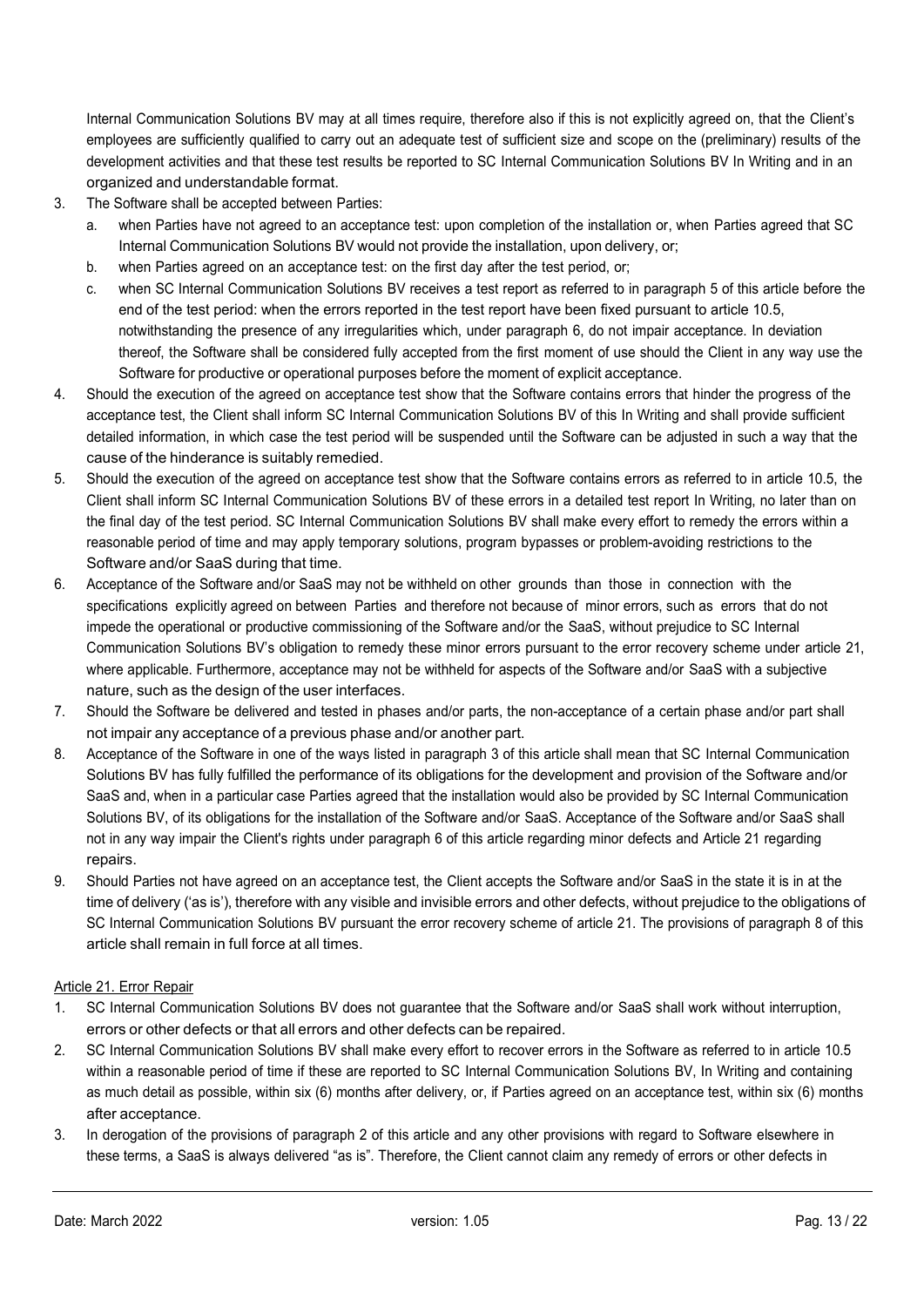regard to the SaaS. This provision does not apply if and to the extent that the SaaS was tailor made and developed by SC Internal Communication Solutions BV at the instruction of the Client.

- 4. Recovery of Software errors will be made free of charge, unless the Client commissioned SC Internal Communication Solutions BV to develop the Software other than for a fixed price, in which case SC Internal Communication Solutions BV shall charge its usual recovery rates. SC Internal Communication Solutions BV may charge its usual recovery rates in the event of improper use by Client or if errors are brought on by any other causes not attributable to SC Internal Communication Solutions BV or when the errors could have been identified during the execution of the agreed on acceptance test. Recovery of any corrupt or lost Data is not subject to the obligation of error recovery. The obligation to recover errors shall lapse should the Client make any changes to the Software (or has a third Party make these changes on its behalf) without SC Internal Communication Solutions BV's written approval, which shall not unreasonably be withheld.
- 5. Recovery of errors shall occur at a location to be determined by SC Internal Communication Solutions BV. SC Internal Communication Solutions BV is entitled to apply temporary solutions or program bypasses or problem-avoiding restrictions to the Software.
- 6. SC Internal Communication Solutions BV does not have any obligation to recover errors that were reported after the period as referred to in paragraph 2 of this article, unless Parties entered into a maintenance agreement that includes such an obligation.
- 7. Any provisions in this article in relation to error repair shall apply unless the terms of a separate Service Level Agreement (SLA) effected between Parties dictate otherwise.

# Article 22. Maintenance and Updates

- 1. Concurrently to the Agreement for the availability of the Software, the Client shall enter into a maintenance agreement or license agreement with SC Internal Communication Solutions BV. The Client shall report any errors it encounters in the Software to SC Internal Communication Solutions BV with as much detail as possible in accordance with SC Internal Communication Solutions BV's usual procedures. Upon receipt of the report, SC Internal Communication Solutions BV shall make every effort to repair any errors as referred to in article 10.5 and/or make improvements to new versions of the Software. The results shall be put at the disposal of Client at a time and manner to be determined by SC Internal Communication Solutions BV depending on the urgency. SC Internal Communication Solutions BV is entitled to apply temporary solutions or program bypasses or problem-avoiding restrictions to the Software. The Client shall install, set up, parameterize, tune the repaired Software or new version and, if required, adapt the hardware and environment used. Unless explicitly agreed otherwise, SC Internal Communication Solutions BV shall not be obligated to convert Data.
- 2. SC Internal Communication Solutions BV does not guarantee that the Software shall work without interruption, errors or other defects or that all errors and other defects can be repaired.
- 3. SC Internal Communication Solutions BV may charge its usual repair rates in the event of improper use by Client or if errors are brought on by any other causes not attributable to SC Internal Communication Solutions BV or if the Software was altered by a third Party other than SC Internal Communication Solutions BV. Repair of any corrupt or lost Data is not part of the maintenance.
- 4. In case improved versions (updates) of the Software become available, SC Internal Communication Solutions BV shall make these available to Client. The Client shall provide the installation and/or processing of the improved version itself. At the request of the Client SC Internal Communication Solutions BV can provide the installation and/or processing of the improved version, based on its current hourly rate. SC Internal Communication Solutions BV cannot be held to any error repair or support of previous versions when three (3) months have passed since an improved version was made available. A new version with new options and applications may be only be made available to the Client upon the effectuation of a new Agreement between Parties and may be subject to a new fee.
- 5. Updates to the SaaS shall be automatically implemented by SC Internal Communication Solutions BV. SaaS will be hosted in the cloud. This means that the Client gets the updates without having to take any measures itself.

## Article 23. Software of Suppliers

If and to the extent that SC Internal Communication Solutions BV supplies third Party Software to the Client, the terms of these third Parties shall apply to the Software, these General Terms and Conditions are set aside for the purpose of this article. The Client accepts said third Party terms. These terms are available for Client's inspection and SC Internal Communication Solutions BV shall send the Client a free copy of these terms and conditions at the latter's request. If and to the extent that these third Party terms are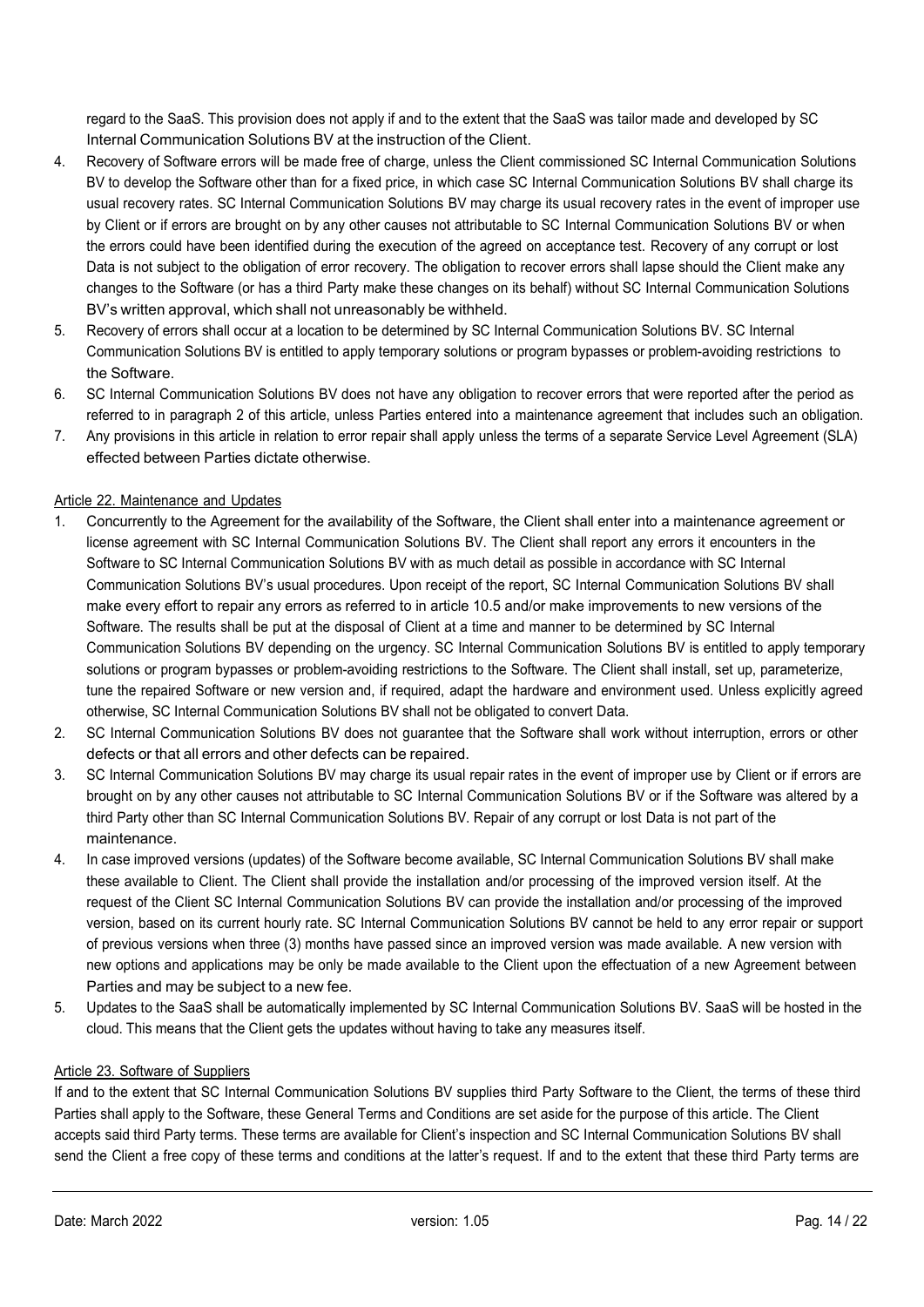deemed or declared inapplicable to the relationship between the Client and SC Internal Communication Solutions BV for whatever reason, the provisions in these General Terms and Conditions shall remain unimpaired.

## Article 24. Access to the SaaS

- 1. SC Internal Communication Solutions BV shall provide the Client access to the agreed on SaaS during the term of the Agreement. SC Internal Communication Solutions BV shall issue a user name and password for the Client which allows them access and configuration rights to the SaaS.
- 2. Access to the SaaS can only occur by using hardware, operating systems and browsers compatible with the provided SaaS.
- 3. The user name and password issued to the Client by SC Internal Communication Solutions BV must be kept confidential. SC Internal Communication Solutions BV is not responsible for the abuse of the user name and the password and may assume that the person logging into the SaaS by using the user name and the password of the Client, is in fact the Client. The Client must inform SC Internal Communication Solutions BV if it suspects that the user name and password have fallen into the hands of unauthorized persons. In such cases, SC Internal Communication Solutions BV may take effective and immediate action.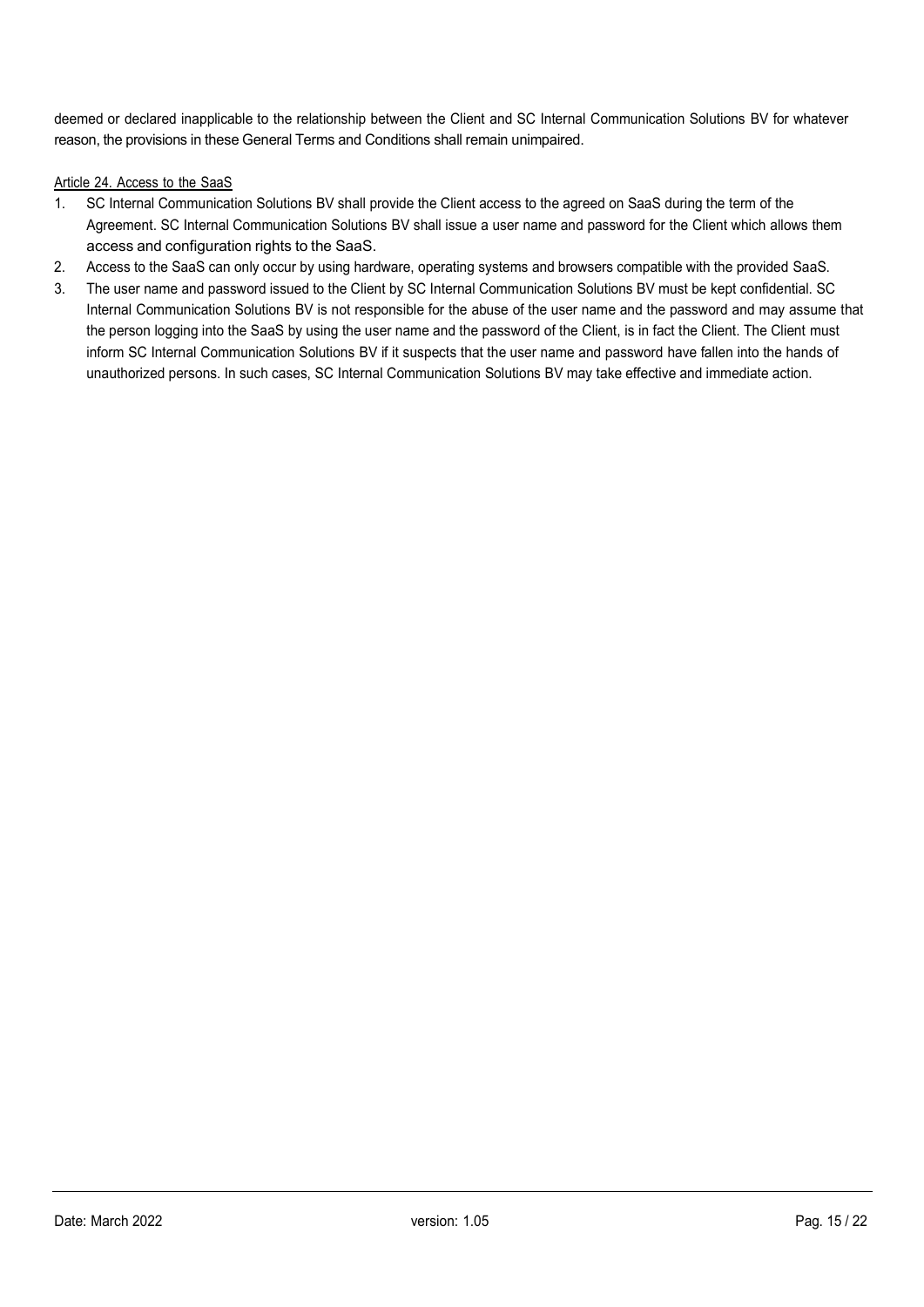# CHAPTER 3. DATA PRO STATEMENT

In addition to the applicable General Terms and Conditions (Chapter 1. General), the provisions of this chapter "Data Pro Statement" shall apply to the processing of personal Data by SC Internal Communication Solutions BV commissioned by or for the benefit of the Client.

## Article 25. General Information

#### This Data Pro Statement has been drawn up by:

SC Internal Communication Solutions BV, also operating under the name MediaMyne, with its registered office at Maanlander 47, 3824 MN Amersfoort. If you have any questions about this Data Pro Statement in particular or Data protection in general, please contact our Data Protection Officer: security@mediamyne.nl.

We revise the security measures set out in this Data Pro Statement regularly in order to ensure that we are always prepared and up to date as far as Data protection is concerned. We keep you informed about new versions via the usual channels.

This Data Pro Statement applies to the following Services: MediaMyne of SC Internal Communication Solutions BV.

#### Article 26. Description of the Services

MediaMyne's web-based Content Management System (CMS) enables the Client to automatically (or not) share content with employees interactively by use of internal communication channels: amongst others narrowcasting and/or employee app. Where possible, MediaMyne links up to internal or external sources and/or systems. The Client decides what information and Personal Data is shown on which screens and/or employee apps.

#### Article 27. Collecting and Processing Data

#### Our Services are designed and set up to process the following types of Data:

- Personal Data. The Client can process Personal Data using the Services at its own discretion;
- Information for internal communication purposes, such as news about the Client's company, its staff and products;
- Information on the weather, the traffic situation and general news items;
- The Services are not designed to process special Personal Data such as data on criminal convictions and/or offences or medical data.

SC Internal Communication Solutions BV uses the collected Data for various purposes to perform a contract with the Client regarding Client's use of the Services.

SC Internal Communication Solutions BV processes the following Personal Data:

| Personal Data of employees<br>first name, last name, e-mail address, department, function |  |
|-------------------------------------------------------------------------------------------|--|
|                                                                                           |  |

SC Internal Communication Solutions BV uses the Data Pro Standard Clauses for Data Processing, which are attached to this Data Pro Statement. MediaMyne processes and stores all Data and Personal Data it processes on behalf of the Client within the EU/EEA.

Upon termination of the Agreement with the Client, SC Internal Communication Solutions BV will delete the Personal Data which he processes for the Client within 3 (three) months in such a way that it can no longer be used and accessed.

#### Article 28. Sub-Processors

SC Internal Communication Solutions BV may, depending on the chosen service, use the services of the following sub-processors:

| Sub-processor | <b>Purpose</b>                            |  |
|---------------|-------------------------------------------|--|
| Afas          | Financial order processing                |  |
| Avesgo BV     | First Line Support & Installation Partner |  |
| av@last       | Installation Partner                      |  |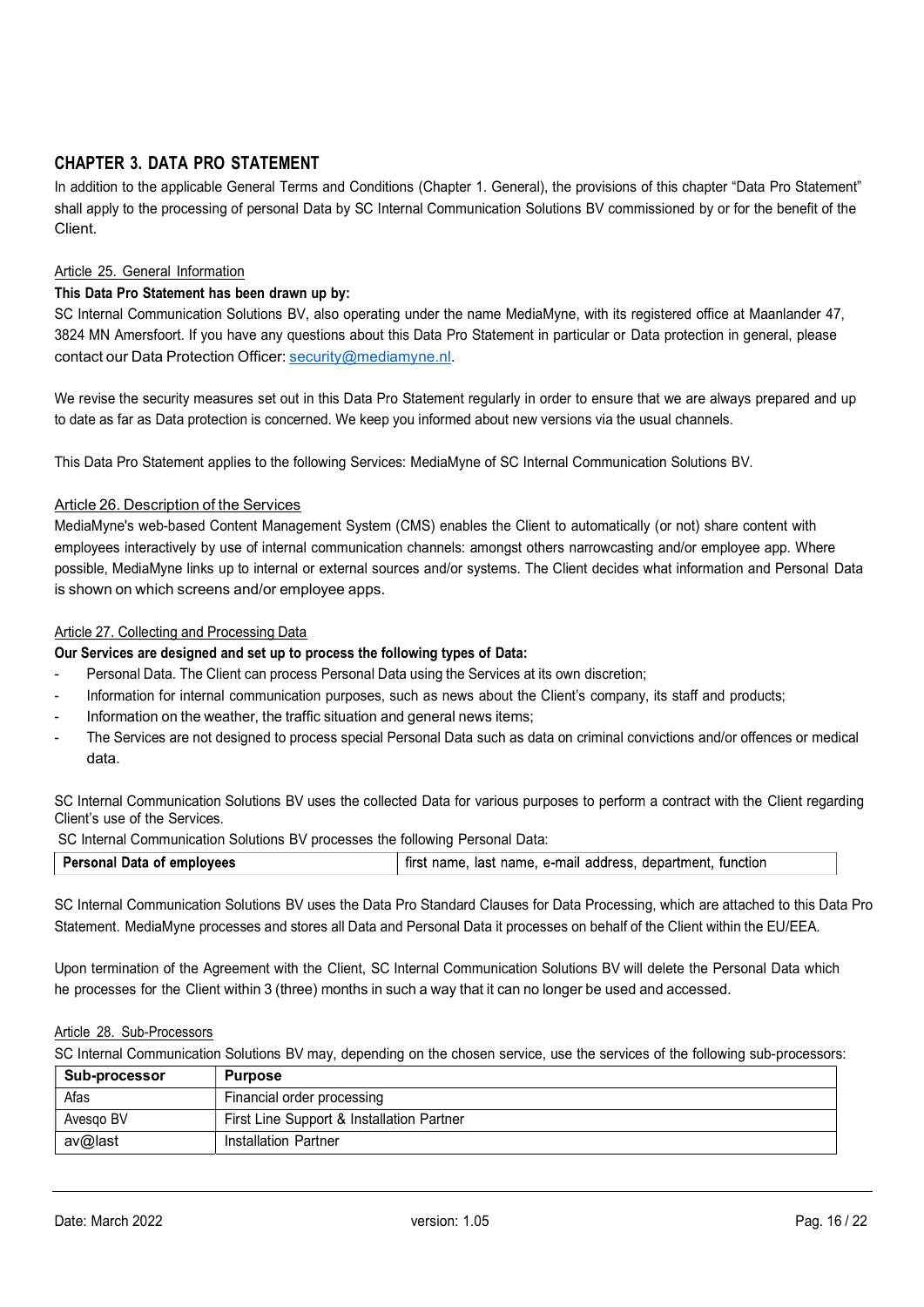| Axosoft      | Helpdesk software tooling                 |
|--------------|-------------------------------------------|
| Hubspot      | Marketing & sales tooling                 |
| Equinix      | Datacenter Rackspace & Hosting activities |
| UrbanAirship | <b>Push Notifications for Mobile</b>      |

## Article 29. Data Subject Rights

Taking into account the nature of the processing, SC Internal Communication Solutions BV shall assist the Client by implementing appropriate technical and organizational measures, insofar as this is possible, for the fulfilment of the Client's obligations, as reasonably understood by Client, to respond to requests to exercise Data Subject rights under the Data Protection Laws. SC Internal Communication Solutions BV shall:

- promptly notify the Client if it receives a request from a Data Subject under any Data Protection Law in respect of Personal Data; and
- ensure that it does not respond to that request except on the documented instructions of the Client or as required by applicable laws to which SC Internal Communication Solutions BV is subject, in which case SC Internal Communication Solutions BV shall to the extent permitted by applicable laws inform the Client of that legal requirement before SC Internal Communication Solutions BV responds to the request.

#### Article 30. Security Policy

## SC Internal Communication Solutions BV has implemented the following security measures to protect its product or service:

| <b>Technical security measures</b>                    | <b>Organizational security measures</b>                             |
|-------------------------------------------------------|---------------------------------------------------------------------|
| Encryption and privacy-friendly settings are          | SC Internal Communication Solutions BV has conformed to the         |
| implemented by default. Encryption settings are       | following Information Security Management System (ISMS): ISO        |
| implemented on server level by default.               | 27001. Certificate issued by an independent expert party.           |
| An authorization model (identifying rights and roles) | SC Internal Communication Solutions BV has implemented a code of    |
| which can be set up completely according to the       | conduct.                                                            |
| Client's own wishes.                                  |                                                                     |
| The possibility to enforce the use of strong          | SC Internal Communication Solutions BV has                          |
| passwords within the application and via group        | implemented an internal procedure for thenotification of            |
| policies.                                             | Data breaches and Data incidents.                                   |
| Fully redundant Datacenter.                           | Annual awareness training for employees about information           |
|                                                       | security.                                                           |
| Daily backups of both Datacenters.                    | Confidentiality obligations in employment contracts, hired staffing |
|                                                       | or other personnel accessing Personal Data processed under Client's |
|                                                       | and Data Processor's responsibility                                 |
| Monitoring of proper function of i-frames and         | Logical access control by means of knowledge, such as password or   |
| related API's.                                        | personal access codes.                                              |
| Datacenter protection with firewalls an anti-virus    | Physical access control such as security passes.                    |
| software.                                             |                                                                     |
| DMZ zone within the Datacenter within which           |                                                                     |
| applications are made available.                      |                                                                     |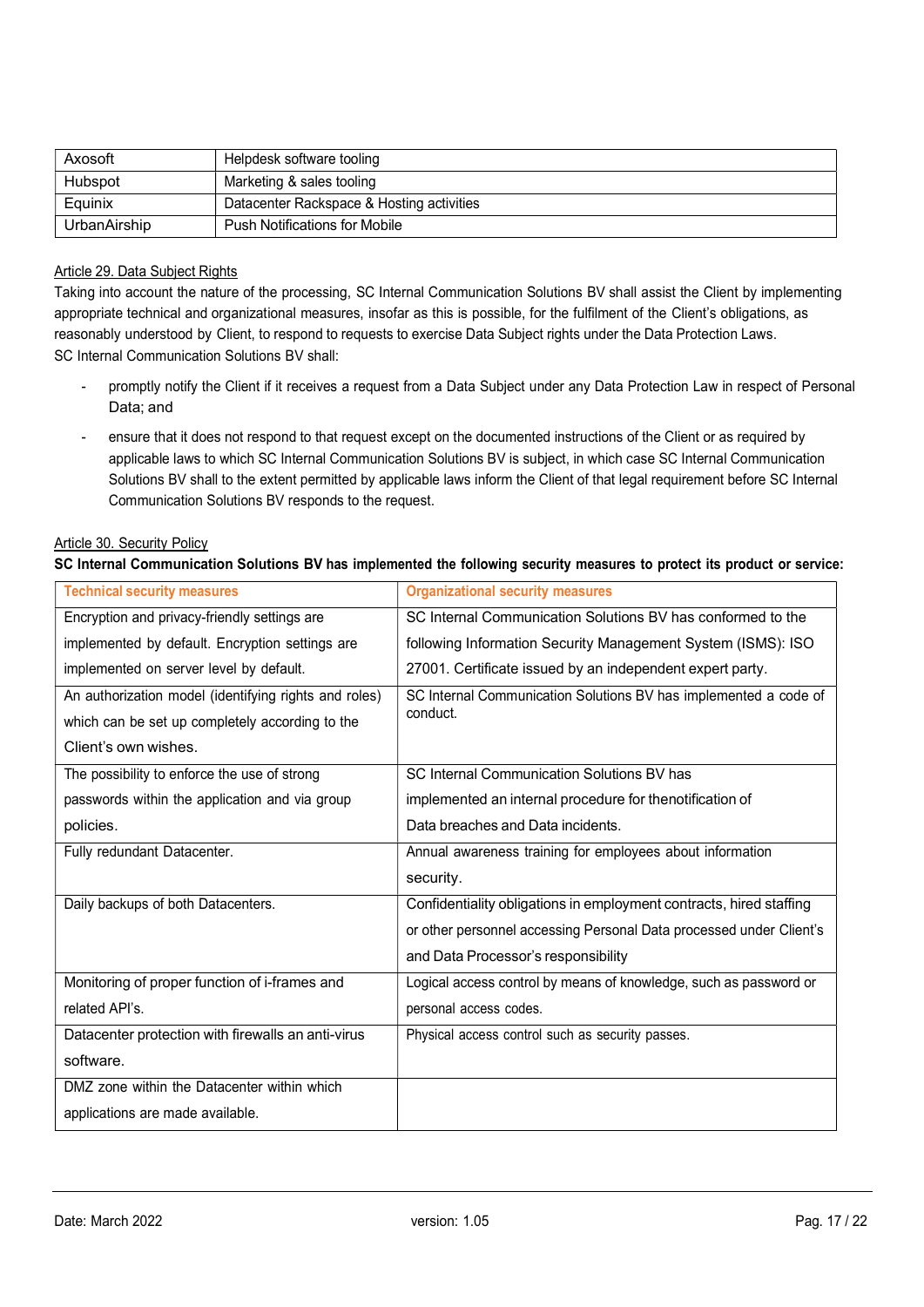| Authorization of Data feeds on agreed upon IP-     |  |
|----------------------------------------------------|--|
| addresses and API key.                             |  |
| Authorization of API based on encrypted            |  |
| username/password/api                              |  |
| Forced HTTPS                                       |  |
|                                                    |  |
| Logging and monitoring of system access (including |  |
| monitoring traces of unauthorized access to        |  |
| Personal Data).                                    |  |

#### Article 31. Data Breach Protocol

# In case something does go wrong, SC Internal Communication Solutions BV has adopted the following Data breach protocol to ensure that the Client is informed about incidents:

There is a procedure in place for reporting incidents internally. If SC Internal Communication Solutions BV discovers a Data breach within its organization, SC Internal Communication Solutions BV will inform the Client about this as soon as possible. SC Internal Communication Solutions BV will submit as much relevant information as possible, including a description of the incident, the nature of the breach, the nature of the Personal Data or the categories of Data Subjects involved. If possible, the Client will be notified within 24 hours. SC Internal Communication Solutions BV will not notify the Dutch Data Protection Authority (AP) or Data Subjects; whether or not a report is filed is and remains the responsibility of the Client. If required, SC Internal Communication Solutions BV will assist the Client during the reporting process. The Data Protection Officer (DPO) on duty deals with all communications on behalf of SC Internal Communication Solutions BV. Our DPO can be contacted by email on: security@mediamyne.nl.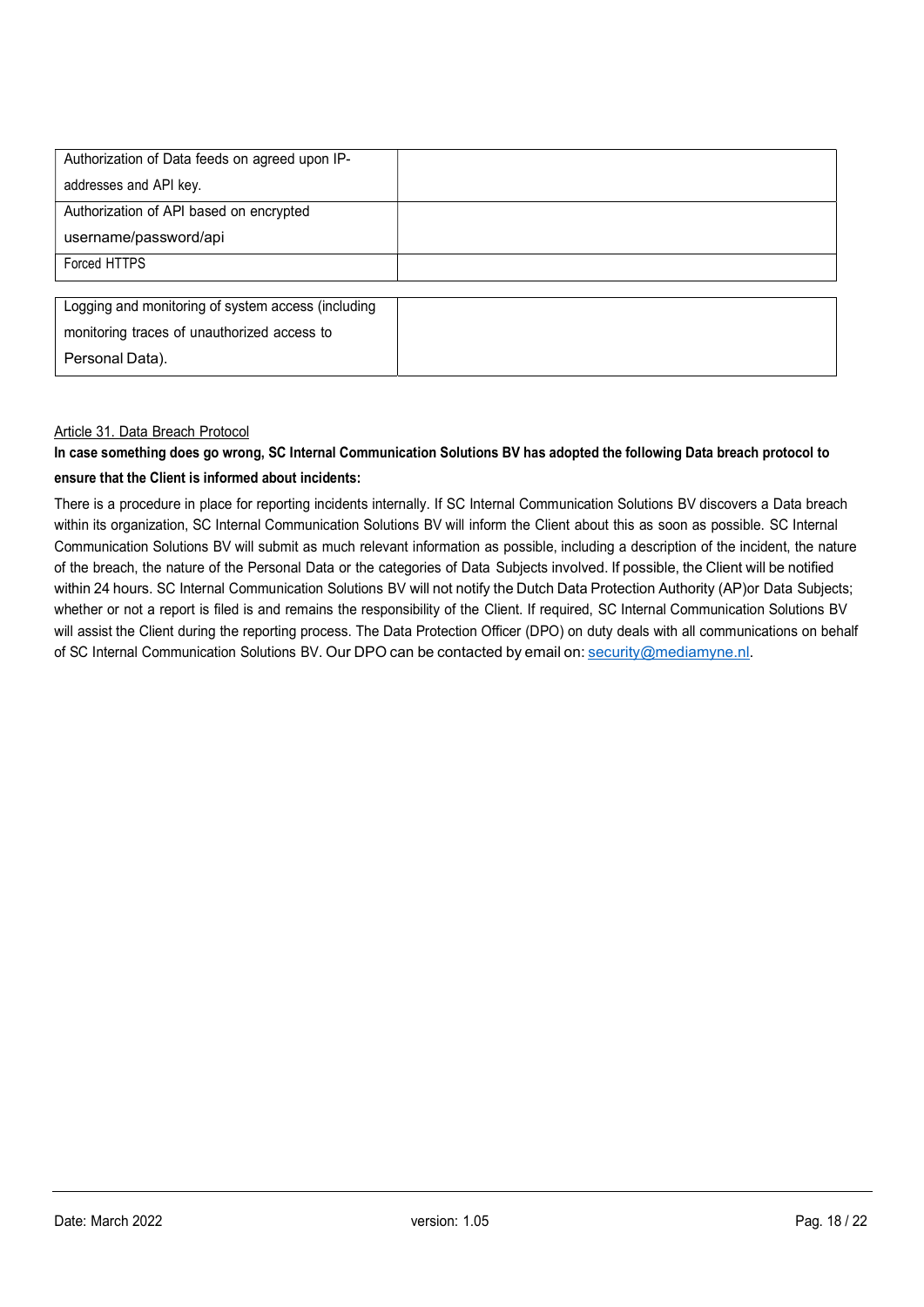# CHAPTER 4. STANDARD CLAUSES FOR DATA PROCESSING

In addition to the applicable General Terms and Conditions (Chapter 1. General) and the specific terms for the processing of personal Data (Chapter 3. Data Processing Statement) stated in these general terms, the provisions of this chapter, "Standard Clauses For Data Processing", shall apply to the processing of personal Data by SC Internal Communication Solutions BV commissioned by or for the benefit of the Client.

# Article 32. Definitions

The following terms have the following meanings ascribed to them in the present Chapter 4. Standard Clauses for Data Processing, in Chapter 3. Data Pro Statement and in the Data Processor Agreement:

- 1. Dutch Data Protection Authority (AP): the regulatory agency outlined in Section 4.21 of the GDPR.
- 2. **GDPR:** the General Data Protection Regulation.
- 3. Data Processor: the party which, in its capacity as an ICT supplier, processes Personal Data on behalf of its Client as part of the performance of the Agreement.
- 4. Data Pro Statement: a statement issued by the Data Processor in which it provides information on the intended use of its product or service, any security measures which have been implemented, sub-processors, Data breach, certification and dealing with the rights of Data Subjects, among other things.
- 5. Data Subject: a natural person who can be identified, directly or indirectly.
- 6. Client: the party on whose behalf the Data Processor processes Personal Data. The Client may be either the controller (the party who determines the purpose and means of the processing) or another Data processor.
- 7. Agreement: the agreement concluded between the Client and the Data Processor, on whose basis the ICT supplier provides services and/or products to the Client, the Data Processing Agreement being part of this agreement.
- 8. Personal Data: any and all information regarding a natural person who has been or can be identified, as outlined in Article 4.1 of the GDPR, processed by the Data Processor to meet its requirements under the Agreement.
- 9. Data Processing Agreement: the present Standard Clauses for Data Processing, which, along with the Data Processor's Data Pro Statement (or similar such information), constitute the Data Processing Agreement within the meaning of Article 28.3 of the GDPR.

# Article 33. General Provisions

- 1. The present Standard Clauses for Data Processing apply to all Personal Data processing operations carried out by the Data Processor in providing its products and services, as well as to all Agreements and offers. The applicability of the Client's Data processing agreements is expressly rejected.
- 2. The Data Pro Statement, and particularly the security measures outlined in it, may be adapted from time to time to changing circumstances by the Data Processor. The Data Processor will notify the Client in the event of significant revisions. If the Client cannot reasonably agree to the revisions, the Client will be entitled to terminate the Data Processing Agreement In Writing, stating its reasons for doing so, within thirty days of having been served notice of the revisions.
- 3. The Data Processor will process the Personal Data on behalf and on behalf of the Client, in accordance with the written instructions provided by the Client and accepted by the Data Processor.
- 4. The Client or its customer will serve as the controller within the meaning of the GDPR, will have control over the processing of the Personal Data and will determine the purpose and means of processing the Personal Data.
- 5. The Data Processor will serve as the processor within the meaning of the GDPR and will therefore not have control over the purpose and means of processing the Personal Data, and will not make any decisions on the use of the Personal Data and other such matters.
- 6. The Data Processor will give effect to the GDPR as laid down in the present Standard Clauses for Data Processing, the Data Pro Statement and the Agreement. It is up to the Client to judge, on the basis of this information, whether the Data Processor is providing sufficient guarantees with regard to the implementation of appropriate technical and organizational measures so as to ensure that the processing operations meet the requirements of the GDPR and that Data Subjects' rights are sufficiently protected.
- 7. The Client will guarantee to the Data Processor that it acts in accordance with the GDPR, that it provides a high level of protection for its systems and infrastructure at all time, that the nature, use and/or processing of the Personal Data are not unlawful and that they do not violate any third party's rights.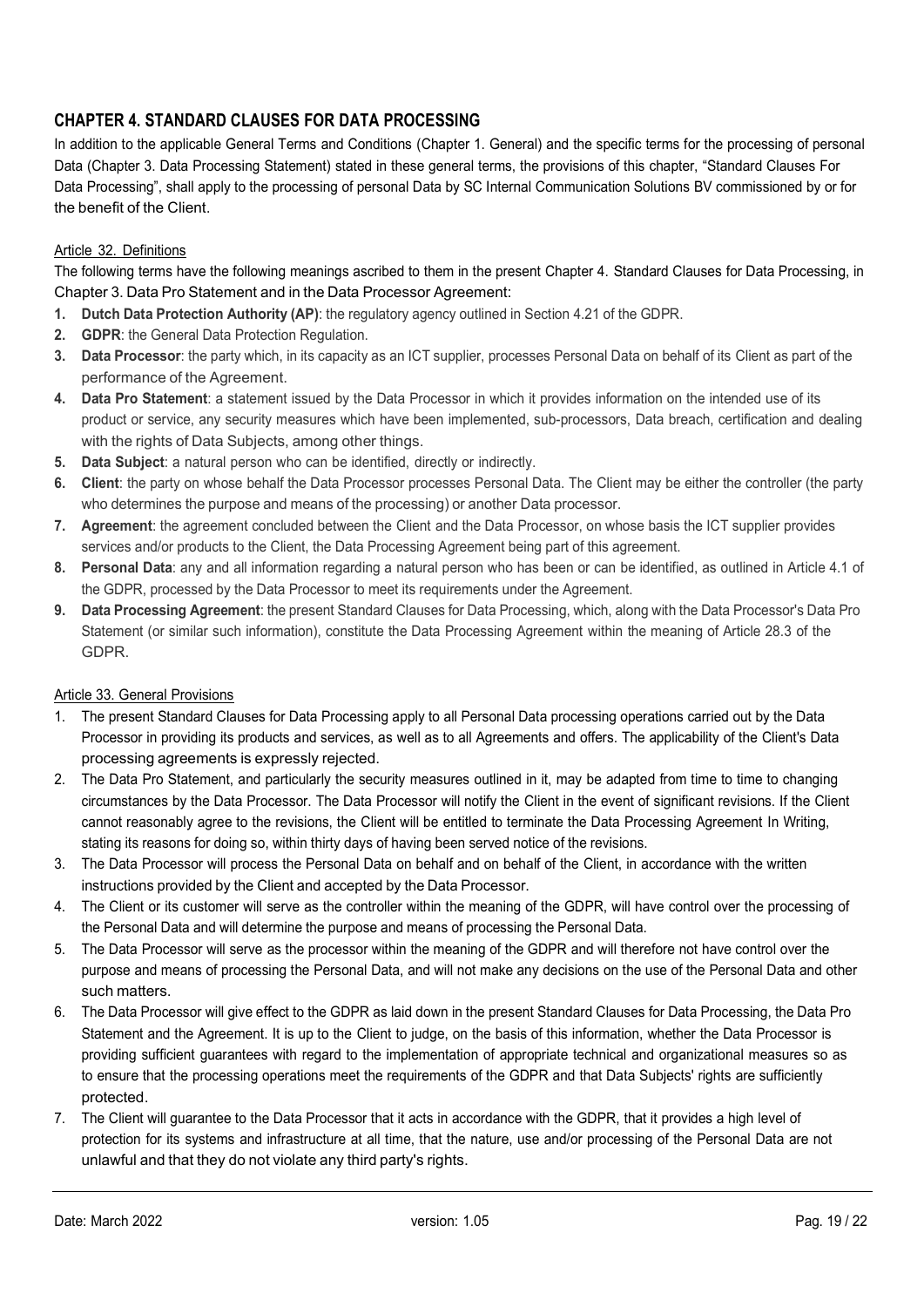8. Administrative fines imposed on the Client by the Dutch Data Protection Authority will not be able to be recouped from the Data Processor, except in the event of willful misconduct or gross negligence on the part of the Data Processor's management team.

#### Article 34. Security

- 1. The Data Processor will implement the technical and organizational security measures outlined in its Data Pro Statement. In implementing the technical and organizational security measures, the Data Processor will take into account the state of the art and the costs of implementation, as well as the nature, scope, context and purposes of the processing operations and the intended use of its products and services, the risks inherent in processing the Data and risks of various degrees of likelihood and severity to the rights and freedoms of Data Subjects that are to be expected considering the nature of the intended use of the Data Processor's products and services.
- 2. Unless explicitly stated otherwise in the Data Pro Statement, the product or service provided by the Data Processor will not be equipped to process special categories of personal Data or Data relating to criminal convictions and offences.
- 3. The Data Processor seeks to ensure that the security measures it will implement are appropriate for the manner in which the Data Processor intends to use the product or service.
- 4. In the Client's opinion, said security measures provide a level of security that is tailored to the risks inherent in the processing of the Personal Data used or provided by the Client, taking into account the factors referred to in paragraph 1 of this article.
- 5. The Data Processor will be entitled to adjust the security measures it has implemented if it feels that such is necessary for a continued provision of an appropriate level of security. The Data Processor will record any significant adjustments it chooses to make, e.g. in a revised Data Pro Statement, and will notify the Client of said adjustments where relevant.
- 6. The Client may request the Data Processor to implement further security measures. The Data Processor will not be obliged to honour such requests to adjust its security measures. If the Data Processor makes any adjustments to its security measures at the Client's request, the Data Processor will be allowed to invoice the Client for the costs associated with said adjustments. The Data Processor will not be required to actually implement these security measures until both Parties have agreed In Writing and signed off on the security measures requested by the Client.

#### Article 35. Data Breaches

- 1. The Data Processor does not guarantee that its security measures will be effective under all conditions. If the Data Processor discovers a Data breach within the meaning of Article 4.12 of the GDPR, it will notify the Client without undue delay. The "Data Breach Protocol" section of the Data Pro Statement outlines the way in which the Data Processor will notify the Client of Data breaches.
- 2. It is up to the Controller (the Client or its customer) to assess whether the Data breach of which the Data Processor has notified the Controller must be reported to the Dutch Data Protection Authority (AP) or to the Data Subject concerned. The Controller (the Client or its customer) will at all times remain responsible for reporting Data breaches which must be reported to the Dutch Data Protection Authority and/or Data Subjects pursuant to Articles 33 and 34 of the GDPR. The Data Processor is not obliged to report Data breaches to the Dutch Data Protection Authority and/or to the Data Subject.
- 3. Where necessary, the Data Processor will provide more information on the Data breach and will help the Client meet its breach notification requirements within the meaning of Articles 33 and 34 of the GDPR by providing all the necessary information.
- 4. If the Data Processor incurs any reasonable costs in doing so, it will be allowed to invoice the Client for these, at the rates applicable at the time.

## Article 36. Confidentiality

- 1. The Data Processor will ensure that the persons processing Personal Data under its responsibility are subject to a duty of confidentiality.
- 2. The Data Processor will be entitled to furnish third parties with Personal Data if and insofar as such is necessary due to a court order, statutory provision or legal order to do so issued by a government agency.
- 3. Any and all access and/or identification codes, certificates, information regarding access and/or password policies provided by the Data Processor to the Client, and any and all information provided by the Data Processor to the Client which gives effect to the technical and organisational security measures included in the Data Pro Statement are confidential and will be treated as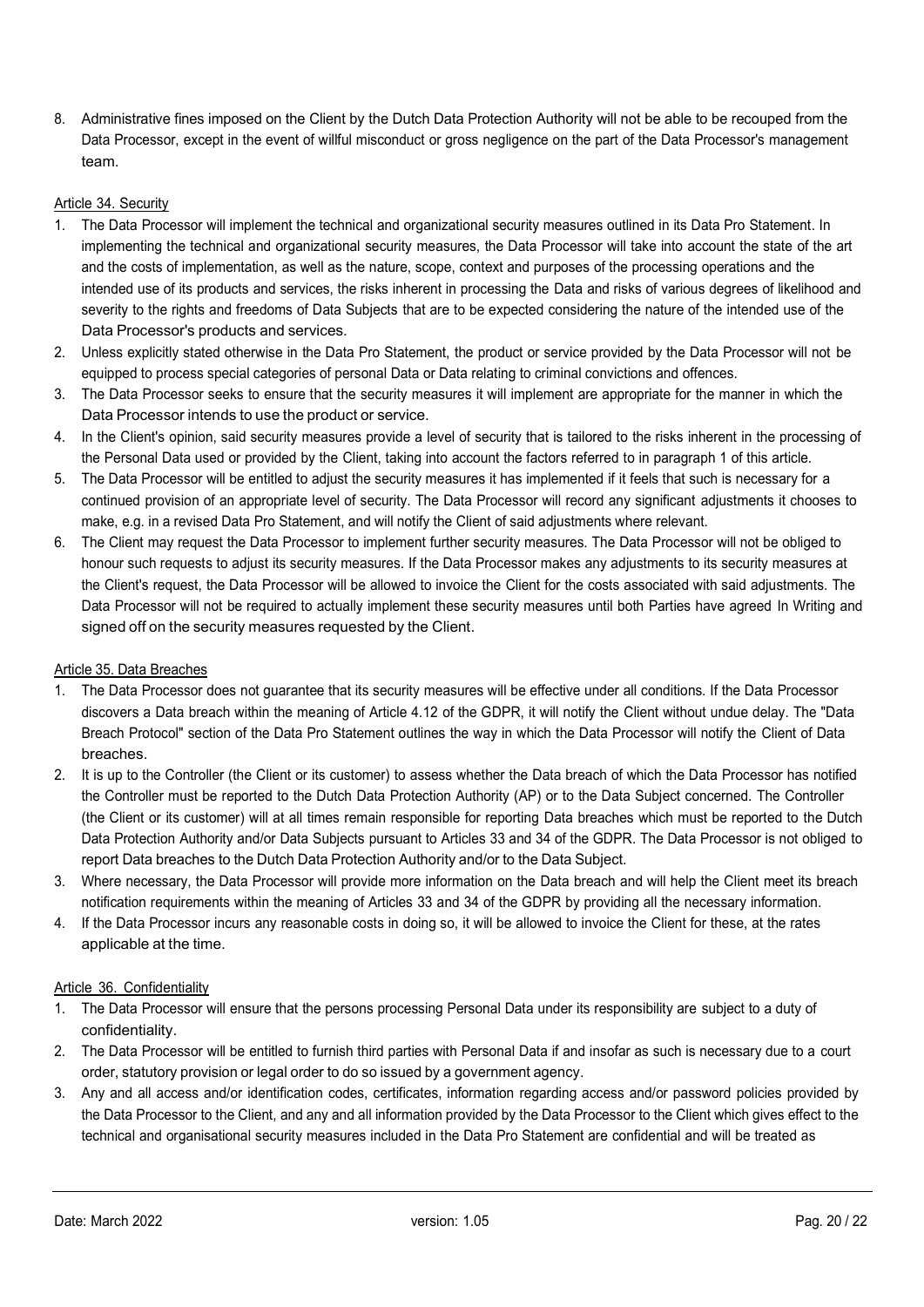such by the Client and will only be disclosed to authorised employees of the Client. The Client will ensure that its employees comply with the requirements outlined in this article.

## Article 37. Term and Termination

- 1. This Data Processing Agreement constitutes part of the Agreement, and any new or subsequent agreement arising from it and will enter into force at the time of the conclusion of the Agreement and will remain effective until terminated.
- 2. This Data Processing Agreement will end by operation of law when the Agreement or any new or subsequent agreement between the parties is terminated.
- 3. If the Data Processing Agreement is terminated, the Data Processor will delete all Personal Data it currently stores and which it has obtained from the Client within the timeframe laid down in the Data Pro Statement, in such a way that the Personal Data will no longer be able to be used and will have been rendered inaccessible. Alternatively, if such has been agreed, the Data Processor will return the Personal Data to the Client in a machine-readable format.
- 4. If the Data Processor incurs any costs associated with the provisions of paragraph 3 of this article, it will be entitled to invoice the Client for said costs. Further arrangements relating to this subject can be laid down in the Data Pro Statement.
- 5. The provisions of paragraph 3 of this article do not apply if the Data Processor is prevented from removing or returning the Personal Data in full or in part by a statutory provision. In such cases, the Data Processor will only continue to process the Personal Data insofar as such is necessary by virtue of its statutory obligations. Furthermore, the provisions of paragraph 3 of this article will not apply if the Data Processor is the controller of the Personal Data within the meaning of the GDPR.

## Article 38. The Rights of Data Subjects, Data Protection Impact Assessments (DPIA) and Auditing Rights

- 1. Where possible, the Data Processor will cooperate with reasonable requests made by the Client relating to Data Subjects claiming alleged rights from the Client. If the Data Processor is directly approached by a Data Subject, it will refer the Data Subject to the Client where possible.
- 2. If the Client is required to carry out a DPIA or a subsequent consultation within the meaning of Articles 35 and 36 of the GDPR, the Data Processor will cooperate with such, following a reasonable request to do so.
- 3. The Data Processor will be able to demonstrate its compliance with its requirements under the Data Processing Agreement by means of a valid Data Processing Certificate or an equivalent certificate or audit report (third-party memorandum) issued by an independent expert.
- 4. In addition, at the Client's request, the Data Processor will provide all other information that is reasonably required to demonstrate compliance with the arrangements made in this Data Processing Agreement. If, in spite of the foregoing, the Client has grounds to believe that the Personal Data are not processed in accordance with the Data Processing Agreement, the Client will be entitled to have an audit performed (at its own expense) not more than once every year by an independent, fully certified, external expert who has demonstrable experience with the type of Data processing operations carried out under the Agreement. The audit will be limited to verifying that the Data Processor is complying with the arrangements made regarding the processing of the Personal Data as laid down in the present Data Processing Agreement. The expert will be subject to a duty of confidentiality with regard to his/her findings and will only notify the Client of matters which cause the Data Processor to fail to comply with its obligations under the Data Processing Agreement. The expert will furnish the Data Processor with a copy of his/her report. The Data Processor will be entitled to reject an audit or instruction issued by the expert if it feels that the audit or instruction is inconsistent with the GDPR or any other law, or that it constitutes an unacceptable breach of the security measures it has implemented.
- 5. The parties will consult each other on the findings of the report at their earliest convenience. The parties will implement the measures for improvement suggested in the report insofar as they can be reasonably expected to do so. The Data Processor will implement the proposed measures for improvement insofar as it feels these are appropriate, taking into account the processing risks associated with its product or service, the state of the art, the costs of implementation, the market in which it operates, and the intended use of the product or service.
- 6. The Data Processor will be entitled to invoice the Client for any costs it incurs in implementing the measures referred to in this article.